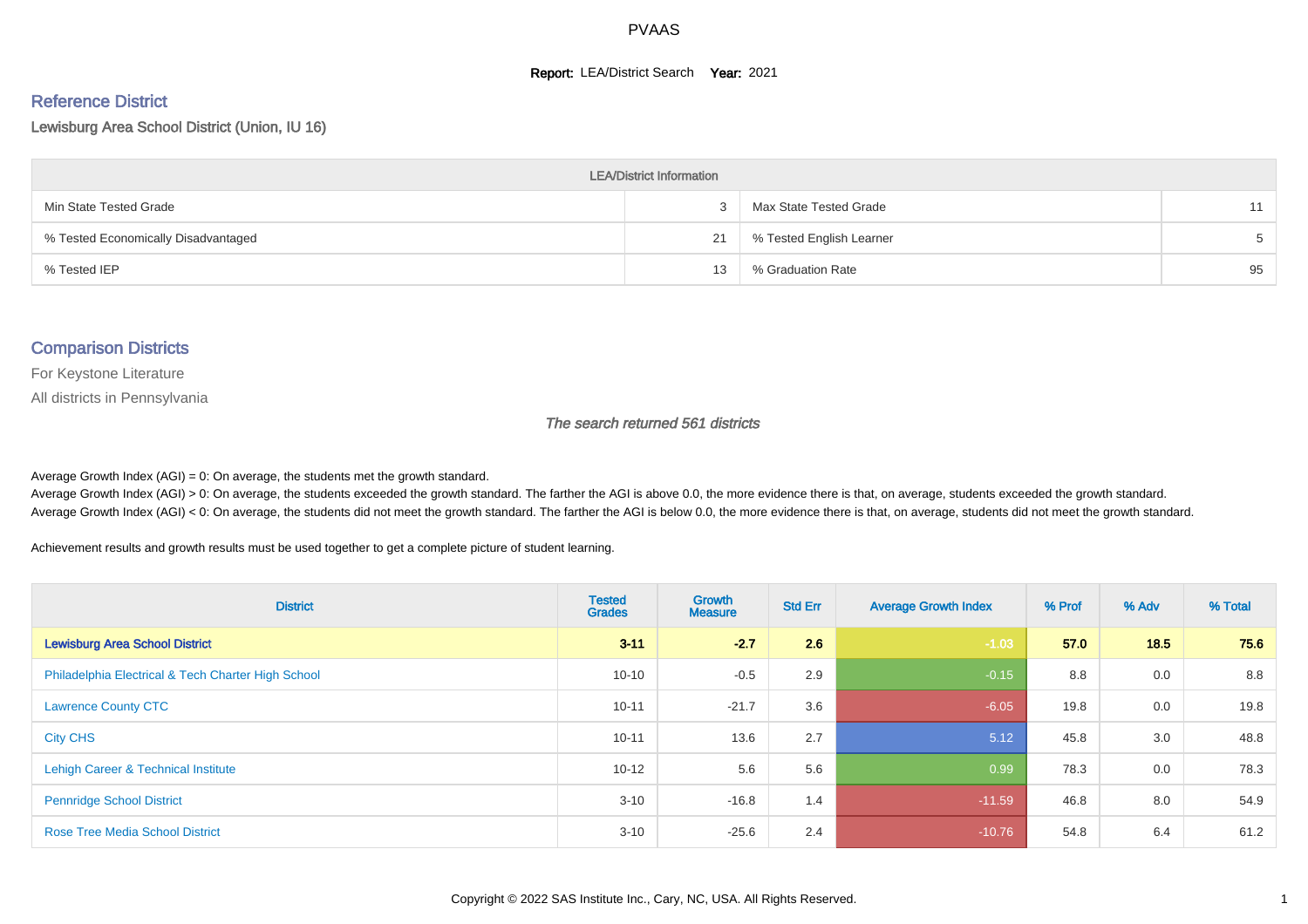| <b>District</b>                                   | <b>Tested</b><br><b>Grades</b> | Growth<br><b>Measure</b> | <b>Std Err</b> | <b>Average Growth Index</b> | % Prof | % Adv  | % Total |
|---------------------------------------------------|--------------------------------|--------------------------|----------------|-----------------------------|--------|--------|---------|
| <b>Lewisburg Area School District</b>             | $3 - 11$                       | $-2.7$                   | 2.6            | $-1.03$                     | 57.0   | $18.5$ | 75.6    |
| <b>Shikellamy School District</b>                 | $3 - 10$                       | $-22.3$                  | 2.5            | $-8.92$                     | 33.3   | 6.1    | 39.5    |
| Lackawanna Trail School District                  | $3 - 10$                       | $-21.7$                  | 3.5            | $-6.20$                     | 38.5   | 1.5    | 40.0    |
| <b>Abington School District</b>                   | $3 - 10$                       | $-11.5$                  | 1.9            | $-6.00$                     | 56.2   | 11.6   | 67.8    |
| <b>Avonworth School District</b>                  | $3 - 10$                       | $-12.6$                  | 3.1            | $-4.01$                     | 59.8   | 4.6    | 64.4    |
| <b>Marion Center Area School District</b>         | $3 - 10$                       | $-12.0$                  | 3.1            | $-3.87$                     | 33.7   | 1.1    | 34.8    |
| <b>Clearfield Area School District</b>            | $3 - 10$                       | $-9.4$                   | 2.6            | $-3.56$                     | 43.0   | 3.1    | 46.1    |
| <b>Neshannock Township School District</b>        | $3 - 10$                       | $-9.7$                   | 2.9            | $-3.34$                     | 62.4   | 5.6    | 67.9    |
| Maritime Academy Charter School                   | $3 - 10$                       | $-11.4$                  | 3.5            | $-3.29$                     | 15.2   | 0.0    | 15.2    |
| <b>Carmichaels Area School District</b>           | $3 - 10$                       | $-9.3$                   | 3.3            | $-2.81$                     | 35.1   | 1.4    | 36.5    |
| <b>Propel Charter School-Montour</b>              | $3 - 10$                       | $-10.7$                  | 3.9            | $-2.71$                     | 13.7   | 0.0    | 13.7    |
| <b>Northwest Area School District</b>             | $3 - 10$                       | $-10.0$                  | 3.8            | $-2.59$                     | 34.6   | 7.3    | 41.8    |
| <b>Blue Mountain School District</b>              | $3 - 10$                       | $-5.8$                   | 2.3            | $-2.56$                     | 46.6   | 8.5    | 55.1    |
| <b>Mahanoy Area School District</b>               | $3 - 10$                       | $-9.0$                   | 3.6            | $-2.49$                     | 26.2   | 1.6    | 27.9    |
| <b>Yough School District</b>                      | $3 - 10$                       | $-6.6$                   | 2.7            | $-2.43$                     | 50.8   | 4.0    | 54.8    |
| <b>Chartiers-Houston School District</b>          | $3 - 10$                       | $-8.6$                   | 3.5            | $-2.41$                     | 59.7   | 4.5    | 64.2    |
| Jefferson-Morgan School District                  | $3 - 10$                       | $-9.9$                   | 4.2            | $-2.35$                     | 43.8   | 4.2    | 47.9    |
| South Williamsport Area School District           | $3 - 10$                       | $-5.7$                   | 2.5            | $-2.30$                     | 45.5   | 4.5    | 50.0    |
| <b>Portage Area School District</b>               | $3 - 10$                       | $-8.1$                   | 3.6            | $-2.26$                     | 40.6   | 9.4    | 50.0    |
| <b>West Middlesex Area School District</b>        | $3 - 10$                       | $-8.4$                   | 3.8            | $-2.21$                     | 34.9   | 2.8    | 37.6    |
| <b>Benton Area School District</b>                | $3 - 10$                       | $-9.7$                   | 4.5            | $-2.18$                     | 43.2   | 5.4    | 48.6    |
| <b>Executive Education Academy Charter School</b> | $3 - 10$                       | $-6.5$                   | 3.1            | $-2.08$                     | 23.7   | 2.2    | 25.8    |
| <b>California Area School District</b>            | $3 - 10$                       | $-7.3$                   | 3.6            | $-2.02$                     | 42.6   | 9.8    | 52.5    |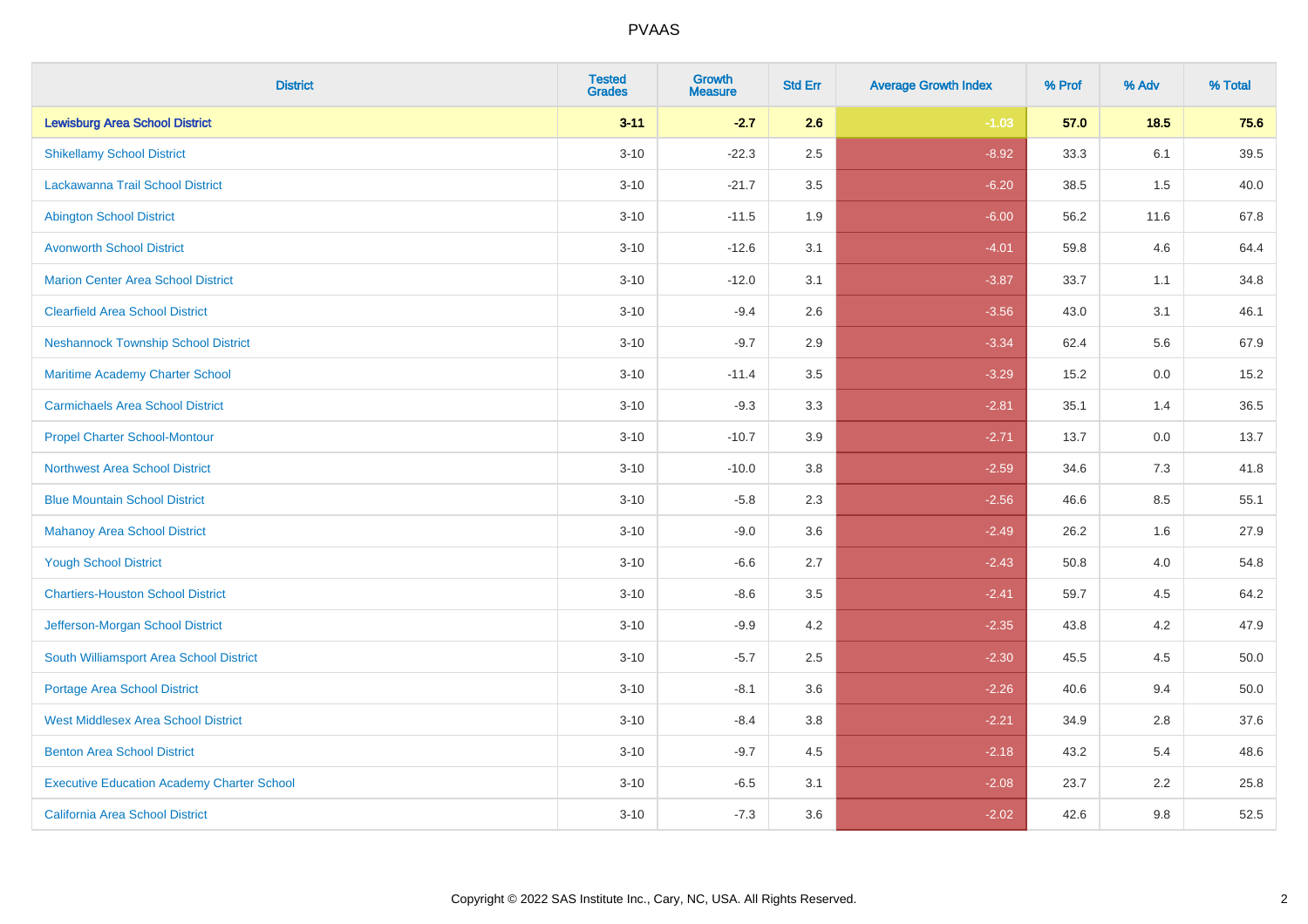| <b>District</b>                               | <b>Tested</b><br><b>Grades</b> | <b>Growth</b><br><b>Measure</b> | <b>Std Err</b> | <b>Average Growth Index</b> | % Prof | % Adv   | % Total |
|-----------------------------------------------|--------------------------------|---------------------------------|----------------|-----------------------------|--------|---------|---------|
| <b>Lewisburg Area School District</b>         | $3 - 11$                       | $-2.7$                          | 2.6            | $-1.03$                     | 57.0   | 18.5    | 75.6    |
| <b>Moshannon Valley School District</b>       | $3 - 10$                       | $-7.0$                          | 3.4            | $-2.01$                     | 48.5   | $0.0\,$ | 48.5    |
| <b>Mount Union Area School District</b>       | $3 - 10$                       | $-6.1$                          | 3.1            | $-1.97$                     | 32.2   | 3.4     | 35.6    |
| <b>Montrose Area School District</b>          | $3 - 10$                       | $-5.5$                          | $3.0\,$        | $-1.82$                     | 46.7   | 5.4     | 52.2    |
| <b>Tri-Valley School District</b>             | $3 - 10$                       | $-6.4$                          | 4.1            | $-1.57$                     | 37.0   | 4.4     | 41.3    |
| <b>Fort Cherry School District</b>            | $3 - 10$                       | $-5.9$                          | 3.8            | $-1.56$                     | 55.2   | 5.2     | 60.3    |
| <b>MaST Community Charter School</b>          | $3 - 10$                       | $-4.1$                          | 2.7            | $-1.52$                     | 44.0   | 9.5     | 53.4    |
| <b>Ferndale Area School District</b>          | $3 - 10$                       | $-5.8$                          | 4.3            | $-1.33$                     | 40.0   | 0.0     | 40.0    |
| <b>Cambria Heights School District</b>        | $3 - 10$                       | $-4.1$                          | 3.1            | $-1.32$                     | 51.0   | 6.0     | 57.0    |
| <b>Troy Area School District</b>              | $3 - 10$                       | $-4.3$                          | 3.4            | $-1.26$                     | 43.2   | 5.7     | 48.9    |
| <b>Kane Area School District</b>              | $3 - 10$                       | $-3.7$                          | 3.2            | $-1.17$                     | 39.5   | 9.9     | 49.4    |
| <b>Antietam School District</b>               | $3 - 10$                       | $-4.3$                          | 3.8            | $-1.13$                     | 36.4   | 5.4     | 41.8    |
| <b>Valley Grove School District</b>           | $3 - 10$                       | $-3.7$                          | 3.7            | $-1.01$                     | 51.2   | 6.1     | 57.3    |
| <b>Sullivan County School District</b>        | $3 - 10$                       | $-4.0$                          | 4.4            | $-0.90$                     | 66.7   | 2.6     | 69.2    |
| <b>Northeast Bradford School District</b>     | $3 - 10$                       | $-3.1$                          | 4.0            | $-0.78$                     | 33.9   | 3.4     | 37.3    |
| <b>Mid Valley School District</b>             | $3 - 10$                       | $-1.7$                          | 3.0            | $-0.55$                     | 45.1   | 7.8     | 52.9    |
| <b>Wyoming Area School District</b>           | $3 - 10$                       | $-1.3$                          | 2.6            | $-0.50$                     | 53.8   | 10.8    | 64.6    |
| <b>Bellwood-Antis School District</b>         | $3 - 10$                       | $-1.2$                          | 3.2            | $-0.39$                     | 55.1   | 10.1    | 65.2    |
| <b>Glendale School District</b>               | $3 - 10$                       | $-0.9$                          | 3.7            | $-0.24$                     | 50.0   | 5.4     | 55.4    |
| <b>Reynolds School District</b>               | $3 - 10$                       | 0.5                             | 3.4            | 0.16                        | 52.1   | $7.0\,$ | 59.2    |
| <b>Bloomsburg Area School District</b>        | $3 - 10$                       | 0.7                             | 3.0            | 0.23                        | 55.9   | 11.8    | 67.6    |
| <b>Mastery Charter School - Thomas Campus</b> | $3 - 10$                       | 2.1                             | 6.2            | 0.33                        | 28.6   | 0.0     | 28.6    |
| <b>Wallingford-Swarthmore School District</b> | $3 - 10$                       | 0.9                             | 2.4            | 0.38                        | 64.4   | 22.7    | 87.1    |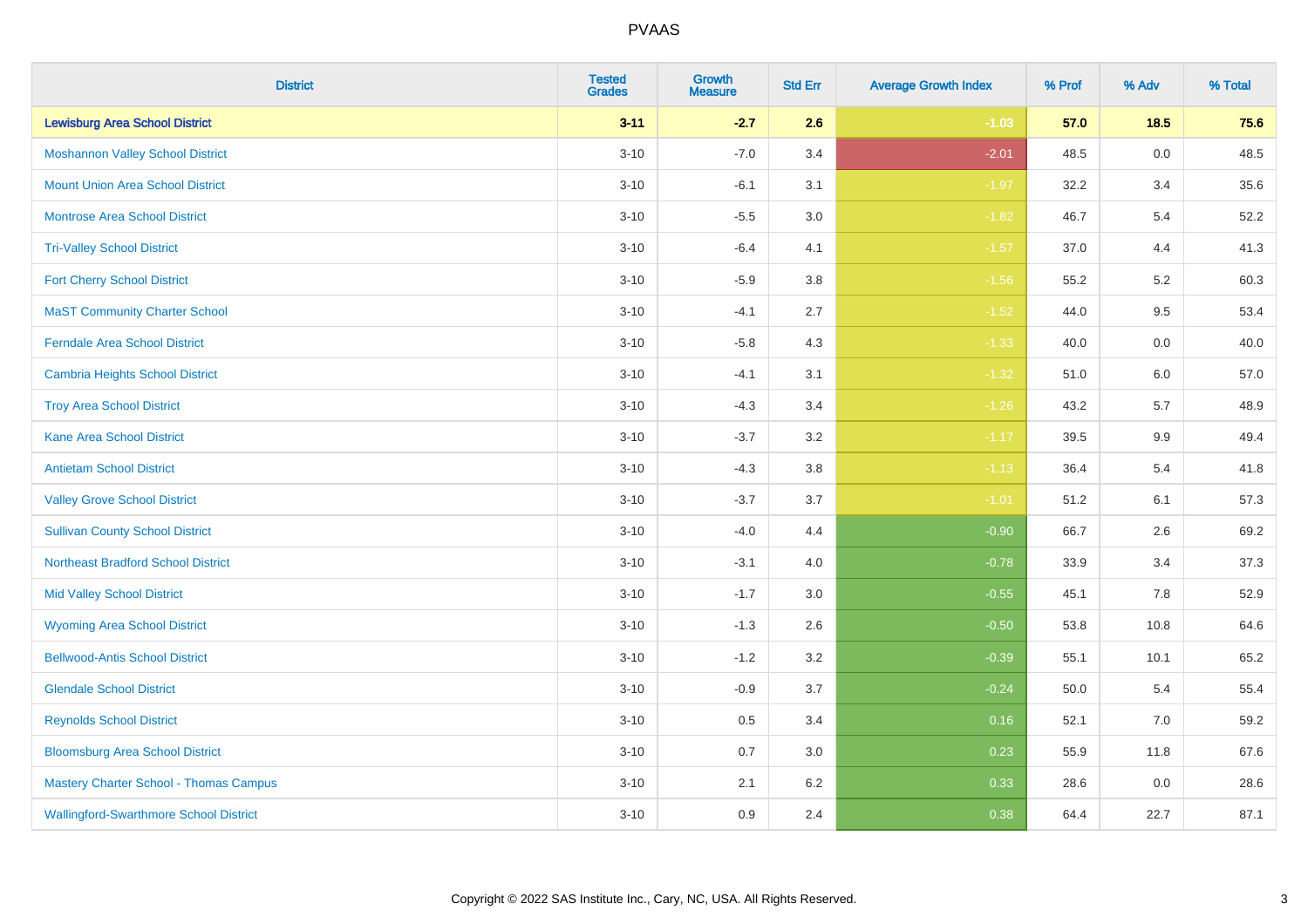| <b>District</b>                                    | <b>Tested</b><br><b>Grades</b> | <b>Growth</b><br><b>Measure</b> | <b>Std Err</b> | <b>Average Growth Index</b> | % Prof | % Adv | % Total |
|----------------------------------------------------|--------------------------------|---------------------------------|----------------|-----------------------------|--------|-------|---------|
| <b>Lewisburg Area School District</b>              | $3 - 11$                       | $-2.7$                          | 2.6            | $-1.03$                     | 57.0   | 18.5  | 75.6    |
| Harmony Area School District                       | $3 - 10$                       | 4.5                             | 6.3            | 0.72                        | 33.3   | 13.3  | 46.7    |
| <b>Southeastern Greene School District</b>         | $3 - 10$                       | 3.3                             | 4.6            | 0.72                        | 57.6   | 6.1   | 63.6    |
| <b>Shanksville-Stonycreek School District</b>      | $3 - 10$                       | 7.0                             | 5.9            | 1.20                        | 64.7   | 17.6  | 82.4    |
| <b>MaST Community Charter School II</b>            | $3 - 10$                       | 4.4                             | 3.2            | 1.37                        | 28.4   | 3.4   | 31.8    |
| South Butler County School District                | $3 - 10$                       | 3.9                             | 2.5            | 1.54                        | 53.1   | 16.6  | 69.7    |
| Allegheny-Clarion Valley School District           | $3 - 10$                       | 7.8                             | 4.7            | 1.65                        | 53.3   | 3.3   | 56.7    |
| <b>Sto-Rox School District</b>                     | $3 - 10$                       | 6.6                             | 3.7            | 1.80                        | 13.4   | 0.0   | 13.4    |
| <b>Monessen City School District</b>               | $3 - 10$                       | 8.3                             | 4.5            | 1.85                        | 42.9   | 2.9   | 45.7    |
| <b>Beaver Area School District</b>                 | $3 - 10$                       | 4.7                             | 2.4            | 1.94                        | 57.4   | 16.8  | 74.2    |
| <b>Central Valley School District</b>              | $3 - 10$                       | 4.8                             | 2.4            | 1.98                        | 56.9   | 9.0   | 65.9    |
| <b>Muhlenberg School District</b>                  | $3 - 10$                       | 4.0                             | 1.9            | 2.10                        | 34.2   | 2.6   | 36.8    |
| <b>Carbondale Area School District</b>             | $3 - 10$                       | $7.4$                           | 3.3            | 2.25                        | 56.6   | 2.6   | 59.2    |
| <b>Collegium Charter School</b>                    | $3 - 10$                       | 5.9                             | 2.5            | 2.33                        | 38.1   | 7.9   | 46.0    |
| <b>Belmont Charter School</b>                      | $3 - 10$                       | 16.0                            | 6.5            | 2.45                        | 64.3   | 0.0   | 64.3    |
| <b>Bethlehem-Center School District</b>            | $3 - 10$                       | 8.1                             | 3.3            | 2.46                        | 35.1   | 1.4   | 36.5    |
| <b>Mars Area School District</b>                   | $3 - 10$                       | 5.7                             | 2.1            | 2.75                        | 57.9   | 18.2  | 76.1    |
| <b>Freeport Area School District</b>               | $3 - 10$                       | 9.7                             | 2.5            | 3.91                        | 57.5   | 17.8  | 75.3    |
| <b>Centennial School District</b>                  | $3 - 10$                       | 7.1                             | 1.7            | 4.29                        | 50.1   | 8.7   | 58.9    |
| <b>Commonwealth Charter Academy Charter School</b> | $3 - 10$                       | 9.1                             | 1.9            | 4.90                        | 47.2   | 9.1   | 56.3    |
| <b>Fleetwood Area School District</b>              | $3 - 10$                       | 12.2                            | 2.2            | 5.68                        | 53.5   | 11.6  | 65.2    |
| <b>Avon Grove School District</b>                  | $3 - 10$                       | 10.0                            | 1.6            | 6.26                        | 56.3   | 18.6  | 74.9    |
| <b>Derry Township School District</b>              | $3 - 10$                       | 12.8                            | 2.0            | 6.39                        | 54.8   | 25.8  | 80.6    |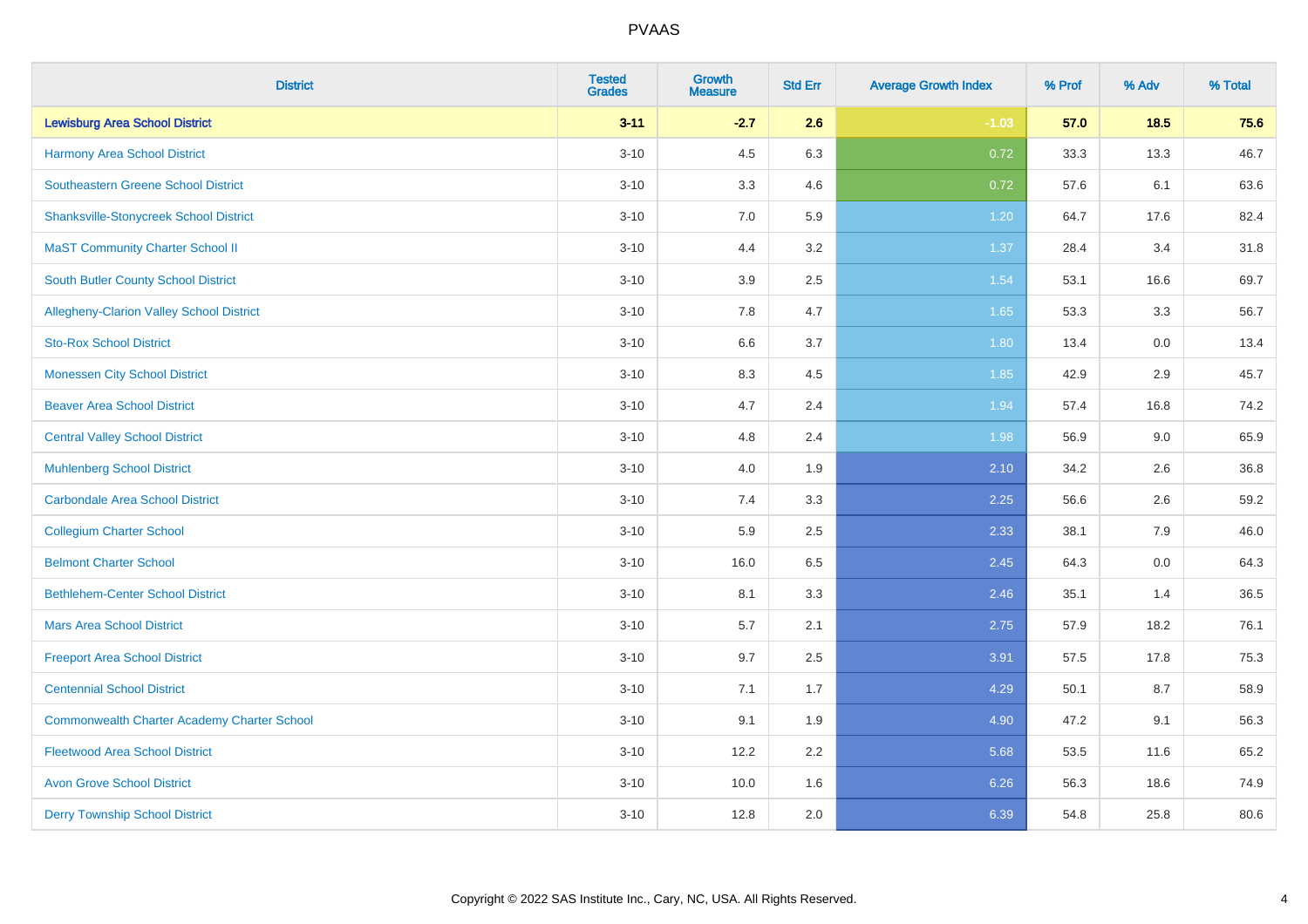| <b>District</b>                                | <b>Tested</b><br><b>Grades</b> | <b>Growth</b><br><b>Measure</b> | <b>Std Err</b> | <b>Average Growth Index</b> | % Prof | % Adv   | % Total |
|------------------------------------------------|--------------------------------|---------------------------------|----------------|-----------------------------|--------|---------|---------|
| <b>Lewisburg Area School District</b>          | $3 - 11$                       | $-2.7$                          | 2.6            | $-1.03$                     | 57.0   | 18.5    | 75.6    |
| <b>Garnet Valley School District</b>           | $3 - 10$                       | 10.9                            | 1.7            | 6.53                        | 67.1   | 19.0    | 86.1    |
| <b>Wissahickon School District</b>             | $3 - 10$                       | 12.5                            | 1.8            | 6.85                        | 58.3   | 22.4    | 80.7    |
| <b>Owen J Roberts School District</b>          | $3 - 11$                       | $-12.3$                         | 1.6            | $-7.61$                     | 57.0   | 11.9    | 69.0    |
| Hatboro-Horsham School District                | $3 - 11$                       | $-12.8$                         | 1.7            | $-7.47$                     | 45.6   | 7.2     | 52.8    |
| Philipsburg-Osceola Area School District       | $3 - 11$                       | $-24.8$                         | 3.3            | $-7.43$                     | 19.7   | 2.6     | 22.4    |
| <b>Chambersburg Area School District</b>       | $3 - 11$                       | $-9.5$                          | 1.3            | $-7.20$                     | 42.7   | $8.6\,$ | 51.4    |
| <b>Northwestern School District</b>            | $3 - 11$                       | $-24.9$                         | 3.5            | $-7.13$                     | 42.6   | 2.9     | 45.6    |
| <b>Bristol Township School District</b>        | $3 - 11$                       | $-13.9$                         | 2.0            | $-7.05$                     | 31.0   | 3.7     | 34.7    |
| <b>Curwensville Area School District</b>       | $3 - 11$                       | $-27.9$                         | 4.1            | $-6.72$                     | 42.5   | 4.1     | 46.6    |
| Mifflinburg Area School District               | $3 - 11$                       | $-15.8$                         | 2.5            | $-6.30$                     | 42.4   | 4.0     | 46.4    |
| <b>Ringgold School District</b>                | $3 - 11$                       | $-14.7$                         | 2.4            | $-6.04$                     | 41.5   | 7.9     | 49.4    |
| <b>Springfield Township School District</b>    | $3 - 11$                       | $-18.9$                         | 3.2            | $-5.88$                     | 62.6   | 3.6     | 66.3    |
| <b>Solanco School District</b>                 | $3 - 11$                       | $-11.0$                         | 2.0            | $-5.55$                     | 41.6   | 4.5     | 46.1    |
| <b>Exeter Township School District</b>         | $3 - 11$                       | $-10.4$                         | 1.9            | $-5.44$                     | 50.6   | 2.7     | 53.3    |
| <b>Southern Fulton School District</b>         | $3 - 11$                       | $-23.7$                         | 4.4            | $-5.37$                     | 34.2   | 10.5    | 44.7    |
| <b>Plum Borough School District</b>            | $3 - 11$                       | $-11.3$                         | 2.2            | $-5.19$                     | 51.1   | 9.0     | 60.1    |
| <b>Titusville Area School District</b>         | $3 - 11$                       | $-13.2$                         | 2.6            | $-4.99$                     | 43.2   | 4.8     | 48.0    |
| Southern Columbia Area School District         | $3 - 11$                       | $-14.6$                         | 3.0            | $-4.92$                     | 55.0   | 4.0     | 59.0    |
| Schuylkill Haven Area School District          | $3 - 11$                       | $-15.3$                         | 3.1            | $-4.87$                     | 49.7   | 2.4     | 52.1    |
| <b>Tacony Academy Charter School</b>           | $3 - 11$                       | $-14.7$                         | 3.0            | $-4.82$                     | 22.4   | 1.8     | 24.1    |
| <b>Frazier School District</b>                 | $3 - 11$                       | $-17.2$                         | 3.7            | $-4.70$                     | 37.1   | 1.6     | 38.7    |
| <b>Riverside Beaver County School District</b> | $3 - 11$                       | $-14.0$                         | 3.0            | $-4.64$                     | 49.4   | 8.8     | 58.2    |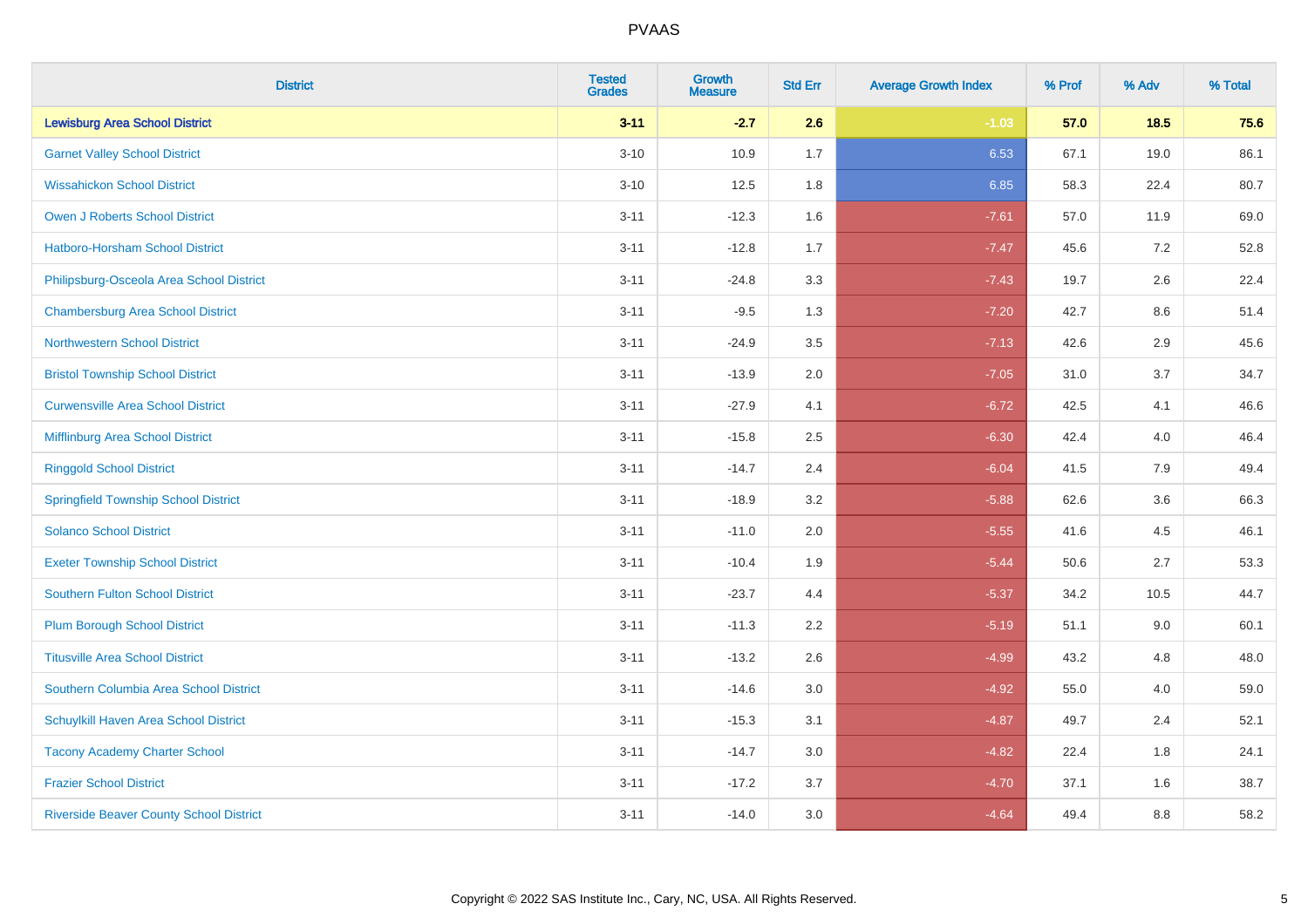| <b>District</b>                               | <b>Tested</b><br><b>Grades</b> | <b>Growth</b><br><b>Measure</b> | <b>Std Err</b> | <b>Average Growth Index</b> | % Prof | % Adv | % Total |
|-----------------------------------------------|--------------------------------|---------------------------------|----------------|-----------------------------|--------|-------|---------|
| <b>Lewisburg Area School District</b>         | $3 - 11$                       | $-2.7$                          | 2.6            | $-1.03$                     | 57.0   | 18.5  | 75.6    |
| <b>Butler Area School District</b>            | $3 - 11$                       | $-6.5$                          | 1.5            | $-4.26$                     | 42.5   | 9.4   | 51.9    |
| Southern Tioga School District                | $3 - 11$                       | $-11.5$                         | 2.7            | $-4.25$                     | 47.8   | 6.4   | 54.3    |
| <b>South Park School District</b>             | $3 - 11$                       | $-11.3$                         | 2.7            | $-4.23$                     | 53.5   | 13.7  | 67.3    |
| <b>Wellsboro Area School District</b>         | $3 - 11$                       | $-12.4$                         | 3.0            | $-4.11$                     | 49.2   | 11.9  | 61.1    |
| <b>Big Spring School District</b>             | $3 - 11$                       | $-9.8$                          | 2.4            | $-4.00$                     | 38.6   | 8.9   | 47.5    |
| Southern Huntingdon County School District    | $3 - 11$                       | $-12.9$                         | 3.2            | $-3.98$                     | 32.5   | 2.5   | 35.0    |
| <b>Minersville Area School District</b>       | $3 - 11$                       | $-14.4$                         | 3.7            | $-3.90$                     | 39.3   | 3.3   | 42.6    |
| Propel Charter School - Braddock Hills        | $3 - 11$                       | $-13.6$                         | 3.6            | $-3.81$                     | 9.7    | 1.6   | 11.3    |
| Johnsonburg Area School District              | $3 - 11$                       | $-14.1$                         | 3.9            | $-3.62$                     | 54.0   | 4.6   | 58.6    |
| <b>Berwick Area School District</b>           | $3 - 11$                       | $-9.3$                          | 2.6            | $-3.59$                     | 42.1   | 5.5   | 47.6    |
| <b>Ridgway Area School District</b>           | $3 - 11$                       | $-14.5$                         | 4.1            | $-3.56$                     | 49.0   | 9.8   | 58.8    |
| <b>Moniteau School District</b>               | $3 - 11$                       | $-11.8$                         | 3.3            | $-3.56$                     | 50.0   | 6.3   | 56.3    |
| <b>Milton Area School District</b>            | $3 - 11$                       | $-8.7$                          | 2.5            | $-3.52$                     | 45.4   | 6.9   | 52.3    |
| Penn-Delco School District                    | $3 - 11$                       | $-6.8$                          | 1.9            | $-3.51$                     | 46.6   | 3.2   | 49.8    |
| <b>Williamsburg Community School District</b> | $3 - 11$                       | $-14.3$                         | 4.1            | $-3.48$                     | 28.3   | 0.0   | 28.3    |
| <b>Elizabeth Forward School District</b>      | $3 - 11$                       | $-8.4$                          | 2.4            | $-3.41$                     | 51.7   | 4.0   | 55.7    |
| <b>Steelton-Highspire School District</b>     | $3 - 11$                       | $-11.8$                         | 3.5            | $-3.40$                     | 14.5   | 0.0   | 14.5    |
| <b>Boyertown Area School District</b>         | $3 - 11$                       | $-4.7$                          | 1.5            | $-3.17$                     | 55.2   | 11.3  | 66.5    |
| <b>Wallenpaupack Area School District</b>     | $3 - 11$                       | $-7.1$                          | 2.3            | $-3.09$                     | 40.8   | 2.4   | 43.1    |
| <b>Dubois Area School District</b>            | $3 - 11$                       | $-6.2$                          | 2.0            | $-3.07$                     | 50.9   | 13.4  | 64.3    |
| <b>Palisades School District</b>              | $3 - 11$                       | $-8.7$                          | 2.8            | $-3.06$                     | 53.8   | 6.7   | 60.5    |
| <b>Pittsburgh School District</b>             | $3 - 11$                       | $-3.3$                          | 1.1            | $-3.04$                     | 33.9   | 8.2   | 42.1    |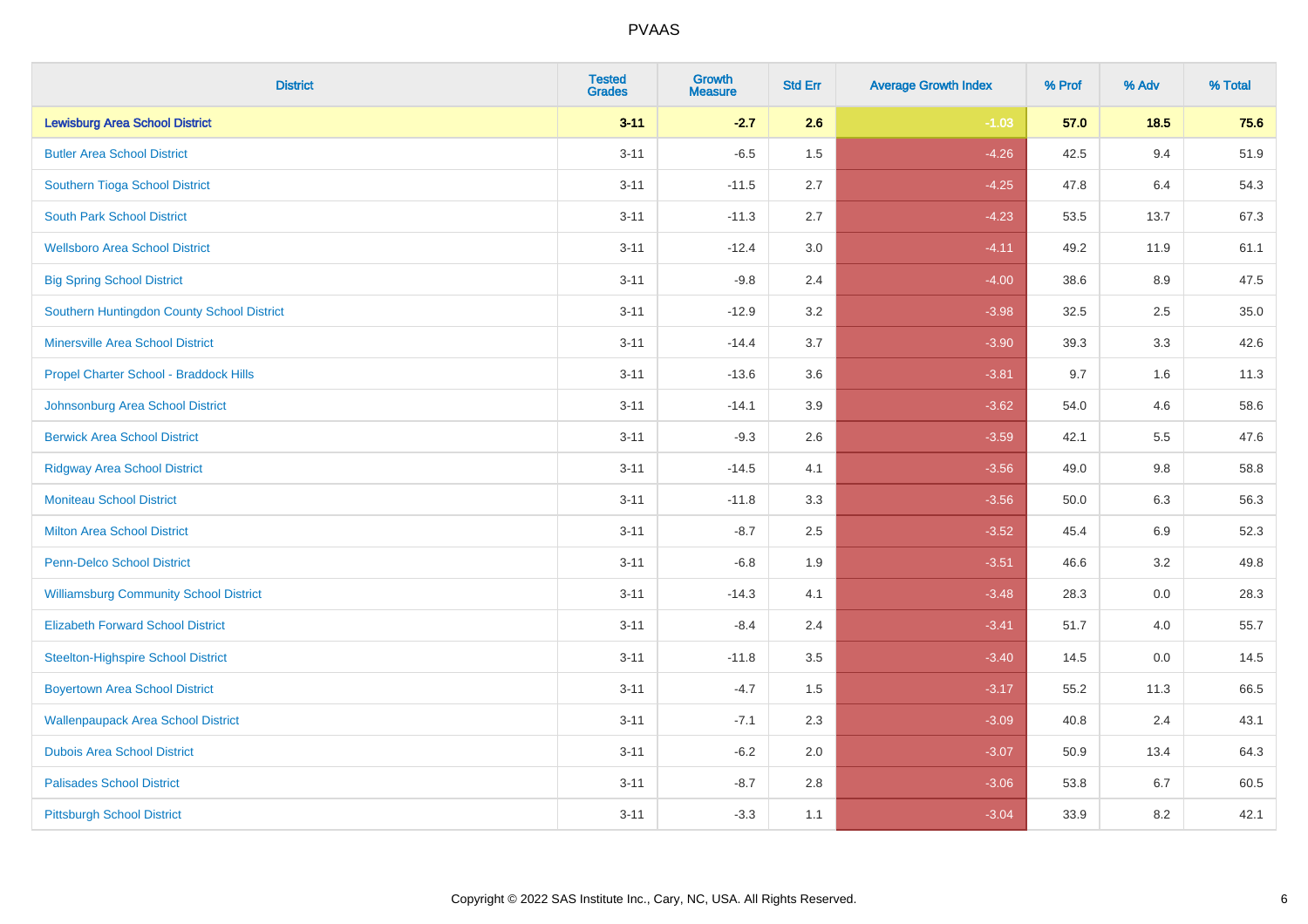| <b>District</b>                              | <b>Tested</b><br><b>Grades</b> | <b>Growth</b><br><b>Measure</b> | <b>Std Err</b> | <b>Average Growth Index</b> | % Prof | % Adv   | % Total |
|----------------------------------------------|--------------------------------|---------------------------------|----------------|-----------------------------|--------|---------|---------|
| <b>Lewisburg Area School District</b>        | $3 - 11$                       | $-2.7$                          | 2.6            | $-1.03$                     | 57.0   | 18.5    | 75.6    |
| Philadelphia Academy Charter School          | $3 - 11$                       | $-8.9$                          | 2.9            | $-3.04$                     | 50.5   | $2.9\,$ | 53.4    |
| <b>North East School District</b>            | $3 - 11$                       | $-9.3$                          | 3.1            | $-3.02$                     | 62.6   | 14.4    | 77.0    |
| <b>Penn Hills School District</b>            | $3 - 11$                       | $-7.6$                          | 2.6            | $-2.94$                     | 33.1   | 0.7     | 33.8    |
| <b>Rochester Area School District</b>        | $3 - 11$                       | $-13.2$                         | 4.6            | $-2.89$                     | 19.5   | 1.3     | 20.8    |
| <b>Propel Charter School-Homestead</b>       | $3 - 11$                       | $-11.7$                         | 4.1            | $-2.84$                     | 15.9   | 0.0     | 15.9    |
| <b>Nazareth Area School District</b>         | $3 - 11$                       | $-4.7$                          | 1.7            | $-2.82$                     | 59.2   | 9.9     | 69.0    |
| <b>Carlisle Area School District</b>         | $3 - 11$                       | $-5.3$                          | 1.9            | $-2.81$                     | 54.0   | 6.3     | 60.3    |
| <b>Redbank Valley School District</b>        | $3 - 11$                       | $-9.5$                          | 3.4            | $-2.77$                     | 31.5   | 4.9     | 36.4    |
| <b>Highlands School District</b>             | $3 - 11$                       | $-7.4$                          | 2.7            | $-2.76$                     | 44.4   | 3.7     | 48.2    |
| <b>Forest Hills School District</b>          | $3 - 11$                       | $-7.3$                          | 2.7            | $-2.74$                     | 41.1   | 13.7    | 54.8    |
| <b>Trinity Area School District</b>          | $3 - 11$                       | $-5.4$                          | 2.0            | $-2.71$                     | 48.3   | 11.8    | 60.1    |
| South Allegheny School District              | $3 - 11$                       | $-8.8$                          | 3.2            | $-2.70$                     | 40.5   | $0.0\,$ | 40.5    |
| <b>Blairsville-Saltsburg School District</b> | $3 - 11$                       | $-8.0$                          | 3.0            | $-2.68$                     | 37.3   | 7.0     | 44.3    |
| <b>Harbor Creek School District</b>          | $3 - 11$                       | $-7.1$                          | 2.7            | $-2.67$                     | 48.8   | 15.2    | 64.0    |
| <b>Pine Grove Area School District</b>       | $3 - 11$                       | $-7.7$                          | 2.9            | $-2.66$                     | 42.3   | $7.7$   | 50.0    |
| <b>Dunmore School District</b>               | $3 - 11$                       | $-7.7$                          | 2.9            | $-2.62$                     | 34.0   | $7.2\,$ | 41.2    |
| <b>Coatesville Area School District</b>      | $3 - 11$                       | $-4.4$                          | 1.7            | $-2.62$                     | 36.3   | 4.2     | 40.5    |
| <b>Slippery Rock Area School District</b>    | $3 - 11$                       | $-6.3$                          | 2.5            | $-2.51$                     | 56.2   | 9.5     | 65.7    |
| <b>North Star School District</b>            | $3 - 11$                       | $-8.7$                          | 3.5            | $-2.51$                     | 47.8   | $6.0\,$ | 53.7    |
| <b>Keystone Central School District</b>      | $3 - 11$                       | $-5.1$                          | 2.0            | $-2.46$                     | 44.7   | 4.6     | 49.4    |
| <b>Sugar Valley Rural Charter School</b>     | $3 - 11$                       | $-11.0$                         | 4.5            | $-2.46$                     | 14.9   | 0.0     | 14.9    |
| <b>Mohawk Area School District</b>           | $3 - 11$                       | $-7.5$                          | 3.1            | $-2.45$                     | 49.4   | 11.0    | 60.4    |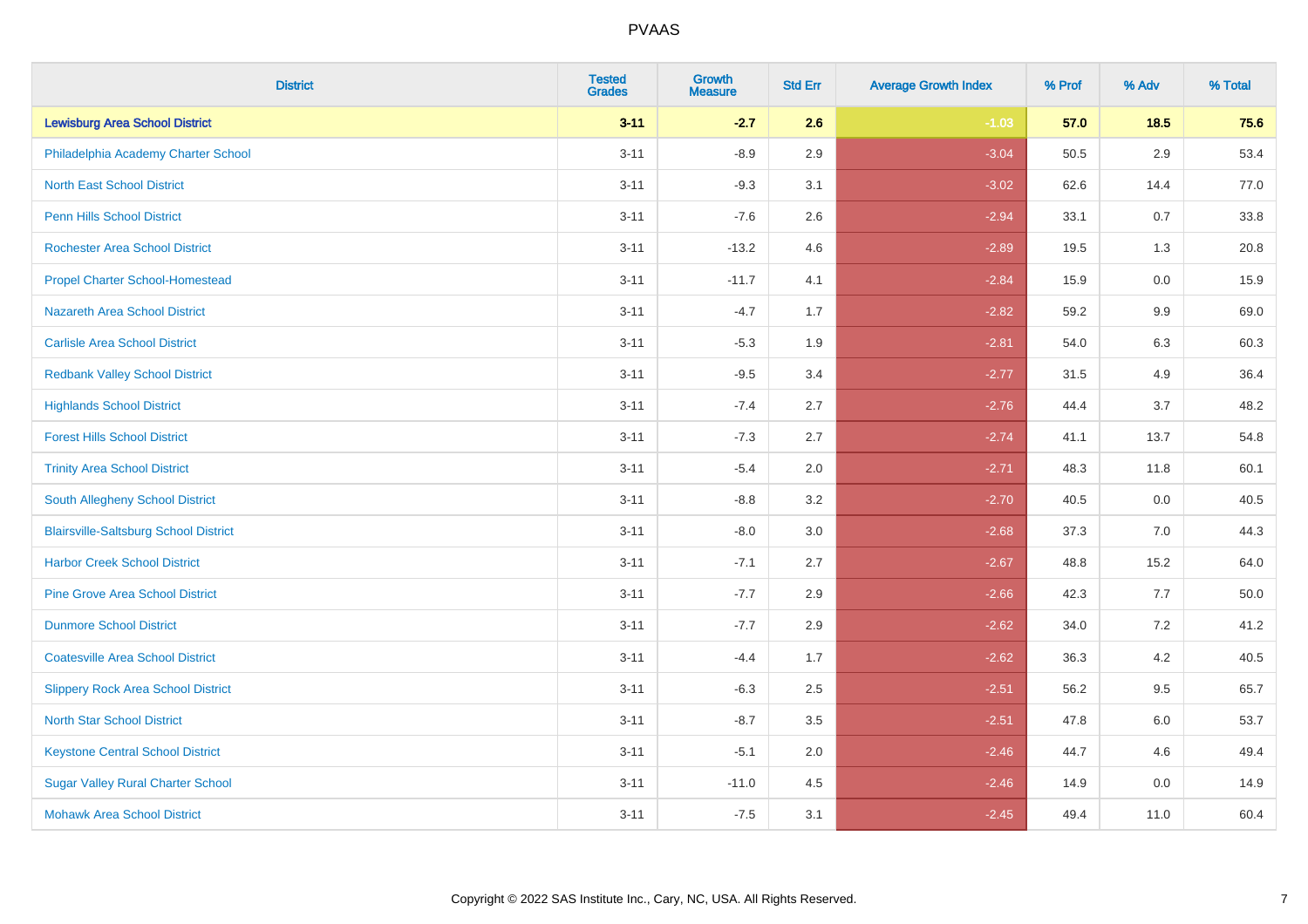| <b>District</b>                                | <b>Tested</b><br><b>Grades</b> | Growth<br><b>Measure</b> | <b>Std Err</b> | <b>Average Growth Index</b> | % Prof | % Adv   | % Total |
|------------------------------------------------|--------------------------------|--------------------------|----------------|-----------------------------|--------|---------|---------|
| <b>Lewisburg Area School District</b>          | $3 - 11$                       | $-2.7$                   | 2.6            | $-1.03$                     | 57.0   | $18.5$  | 75.6    |
| <b>Farrell Area School District</b>            | $3 - 11$                       | $-10.4$                  | 4.3            | $-2.41$                     | 19.0   | 0.0     | 19.0    |
| <b>Freedom Area School District</b>            | $3 - 11$                       | $-7.1$                   | 3.0            | $-2.37$                     | 43.8   | 4.2     | 47.9    |
| <b>Southmoreland School District</b>           | $3 - 11$                       | $-8.3$                   | 3.6            | $-2.32$                     | 56.8   | 7.2     | 64.0    |
| <b>Upper Moreland Township School District</b> | $3 - 11$                       | $-5.0$                   | 2.2            | $-2.31$                     | 57.9   | 4.0     | 61.9    |
| Salisbury-Elk Lick School District             | $3 - 11$                       | $-13.5$                  | 5.9            | $-2.30$                     | 27.8   | 0.0     | 27.8    |
| <b>Indiana Area School District</b>            | $3 - 11$                       | $-5.3$                   | 2.3            | $-2.28$                     | 47.6   | 18.4    | 66.1    |
| <b>Oxford Area School District</b>             | $3 - 11$                       | $-4.3$                   | 1.9            | $-2.26$                     | 41.3   | 8.0     | 49.3    |
| <b>East Lycoming School District</b>           | $3 - 11$                       | $-6.0$                   | 2.7            | $-2.24$                     | 48.3   | 4.2     | 52.5    |
| <b>Windber Area School District</b>            | $3 - 11$                       | $-7.2$                   | 3.2            | $-2.24$                     | 55.4   | 7.2     | 62.6    |
| <b>Muncy School District</b>                   | $3 - 11$                       | $-8.1$                   | 3.7            | $-2.21$                     | 42.0   | $3.8\,$ | 45.8    |
| Jim Thorpe Area School District                | $3 - 11$                       | $-5.8$                   | 2.7            | $-2.19$                     | 33.3   | 7.4     | 40.7    |
| <b>Perkiomen Valley School District</b>        | $3 - 11$                       | $-3.5$                   | 1.6            | $-2.18$                     | 53.8   | 13.4    | 67.2    |
| <b>Crawford Central School District</b>        | $3 - 11$                       | $-4.7$                   | 2.2            | $-2.15$                     | 40.6   | 10.5    | 51.1    |
| <b>Aliquippa School District</b>               | $3 - 11$                       | $-9.0$                   | 4.2            | $-2.14$                     | 11.0   | 0.0     | 11.0    |
| <b>Williams Valley School District</b>         | $3 - 11$                       | $-7.3$                   | 3.4            | $-2.13$                     | 23.2   | 0.0     | 23.2    |
| Middletown Area School District                | $3 - 11$                       | $-5.3$                   | 2.6            | $-2.05$                     | 46.4   | 5.3     | 51.7    |
| <b>Karns City Area School District</b>         | $3 - 11$                       | $-6.0$                   | 2.9            | $-2.03$                     | 53.1   | 8.3     | 61.5    |
| <b>Corry Area School District</b>              | $3 - 11$                       | $-5.3$                   | 2.6            | $-2.03$                     | 38.5   | 6.0     | 44.5    |
| <b>Upper Dauphin Area School District</b>      | $3 - 11$                       | $-6.3$                   | 3.2            | $-1.98$                     | 37.4   | 4.8     | 42.2    |
| <b>Bermudian Springs School District</b>       | $3 - 11$                       | $-5.5$                   | 2.9            | $-1.94$                     | 56.4   | 6.8     | 63.2    |
| <b>Somerset Area School District</b>           | $3 - 11$                       | $-4.4$                   | 2.3            | $-1.93$                     | 44.4   | 14.9    | 59.3    |
| Mount Pleasant Area School District            | $3 - 11$                       | $-5.0$                   | 2.6            | $-1.93$                     | 52.6   | 0.0     | 52.6    |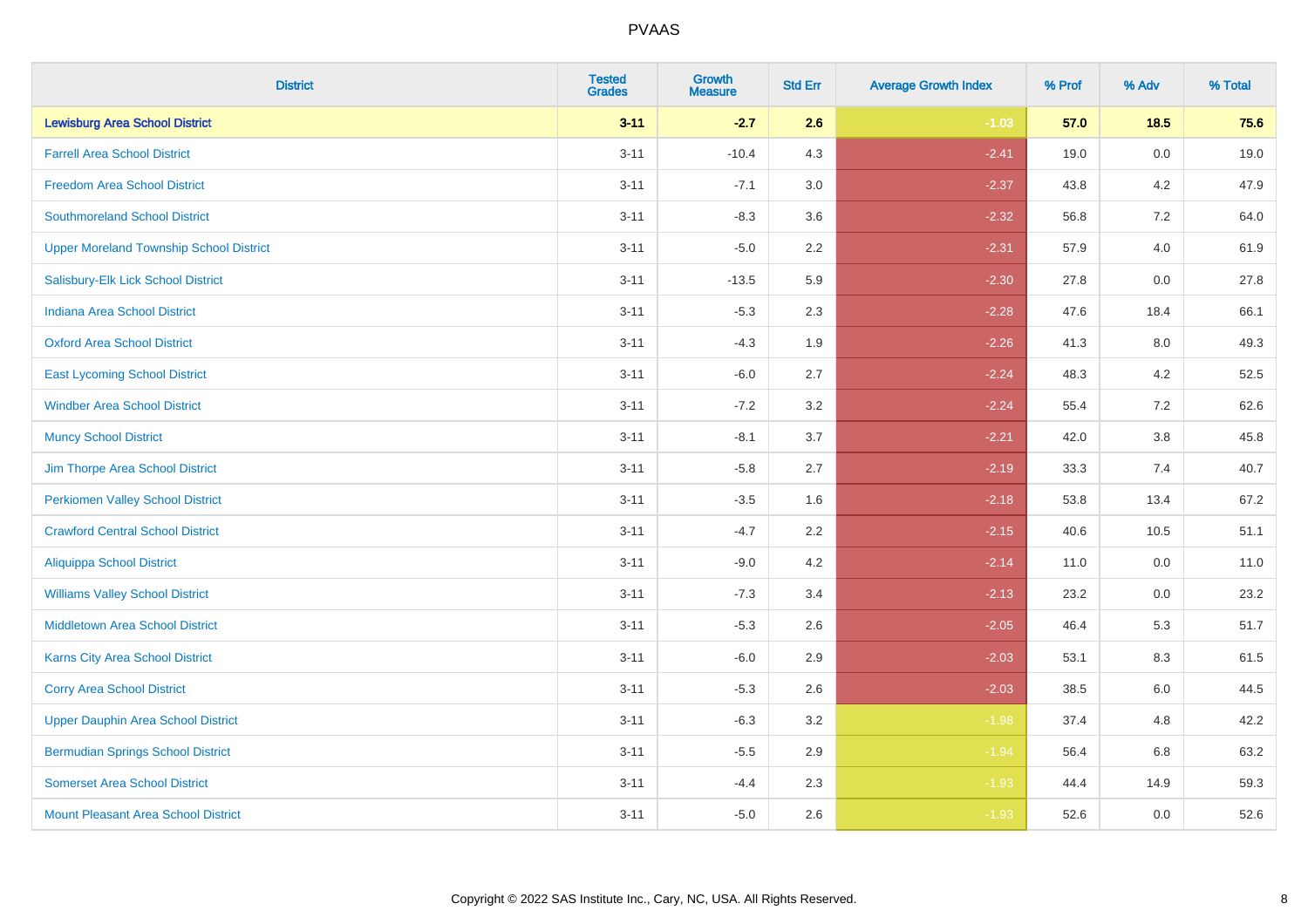| <b>District</b>                                | <b>Tested</b><br><b>Grades</b> | Growth<br><b>Measure</b> | <b>Std Err</b> | <b>Average Growth Index</b> | % Prof | % Adv   | % Total |
|------------------------------------------------|--------------------------------|--------------------------|----------------|-----------------------------|--------|---------|---------|
| <b>Lewisburg Area School District</b>          | $3 - 11$                       | $-2.7$                   | 2.6            | $-1.03$                     | 57.0   | 18.5    | 75.6    |
| <b>Gettysburg Area School District</b>         | $3 - 11$                       | $-4.0$                   | 2.1            | $-1.89$                     | 45.3   | 14.0    | 59.3    |
| <b>Greensburg Salem School District</b>        | $3 - 11$                       | $-4.4$                   | 2.4            | $-1.88$                     | 47.6   | 4.9     | 52.4    |
| <b>East Allegheny School District</b>          | $3 - 11$                       | $-6.3$                   | 3.3            | $-1.87$                     | 31.9   | 9.7     | 41.7    |
| <b>Western Beaver County School District</b>   | $3 - 11$                       | $-7.8$                   | 4.2            | $-1.87$                     | 56.5   | 6.5     | 63.0    |
| <b>Kiski Area School District</b>              | $3 - 11$                       | $-3.7$                   | 2.0            | $-1.86$                     | 57.4   | 10.4    | 67.8    |
| <b>Brandywine Heights Area School District</b> | $3 - 11$                       | $-4.9$                   | 2.7            | $-1.81$                     | 49.2   | 8.2     | 57.4    |
| <b>Pequea Valley School District</b>           | $3 - 11$                       | $-5.8$                   | 3.2            | $-1.80$                     | 39.8   | 9.1     | 48.9    |
| <b>Pittston Area School District</b>           | $3 - 11$                       | $-10.1$                  | 5.6            | $-1.80$                     | 38.1   | 9.5     | 47.6    |
| <b>Washington School District</b>              | $3 - 11$                       | $-4.9$                   | 2.8            | $-1.76$                     | 30.1   | 2.4     | 32.5    |
| <b>Canton Area School District</b>             | $3 - 11$                       | $-5.5$                   | 3.2            | $-1.75$                     | 40.7   | 2.3     | 43.0    |
| <b>Brentwood Borough School District</b>       | $3 - 11$                       | $-5.3$                   | 3.0            | $-1.72$                     | 52.0   | 6.1     | 58.2    |
| East Pennsboro Area School District            | $3 - 11$                       | $-4.2$                   | 2.5            | $-1.71$                     | 60.8   | 8.5     | 69.3    |
| <b>Fairfield Area School District</b>          | $3 - 11$                       | $-5.6$                   | 3.4            | $-1.66$                     | 57.9   | $4.0\,$ | 61.8    |
| <b>Shamokin Area School District</b>           | $3 - 11$                       | $-7.7$                   | 4.8            | $-1.60$                     | 38.1   | 3.2     | 41.3    |
| <b>Claysburg-Kimmel School District</b>        | $3 - 11$                       | $-5.7$                   | 4.0            | $-1.42$                     | 42.9   | 8.2     | 51.0    |
| <b>Westmont Hilltop School District</b>        | $3 - 11$                       | $-4.0$                   | 2.8            | $-1.40$                     | 36.3   | 13.3    | 49.6    |
| <b>Greencastle-Antrim School District</b>      | $3 - 11$                       | $-3.0$                   | 2.2            | $-1.36$                     | 62.4   | 9.9     | 72.3    |
| <b>Ellwood City Area School District</b>       | $3 - 11$                       | $-4.2$                   | 3.2            | $-1.29$                     | 54.1   | 14.1    | 68.2    |
| <b>Shade-Central City School District</b>      | $3 - 11$                       | $-5.9$                   | 4.6            | $-1.28$                     | 27.8   | $0.0\,$ | 27.8    |
| <b>Elk Lake School District</b>                | $3 - 11$                       | $-4.0$                   | 3.3            | $-1.23$                     | 46.2   | 3.3     | 49.4    |
| <b>Riverview School District</b>               | $3 - 11$                       | $-4.6$                   | 3.8            | $-1.20$                     | 57.9   | 15.8    | 73.7    |
| <b>Greater Johnstown School District</b>       | $3 - 11$                       | $-3.1$                   | 2.6            | $-1.19$                     | 26.1   | 0.0     | 26.1    |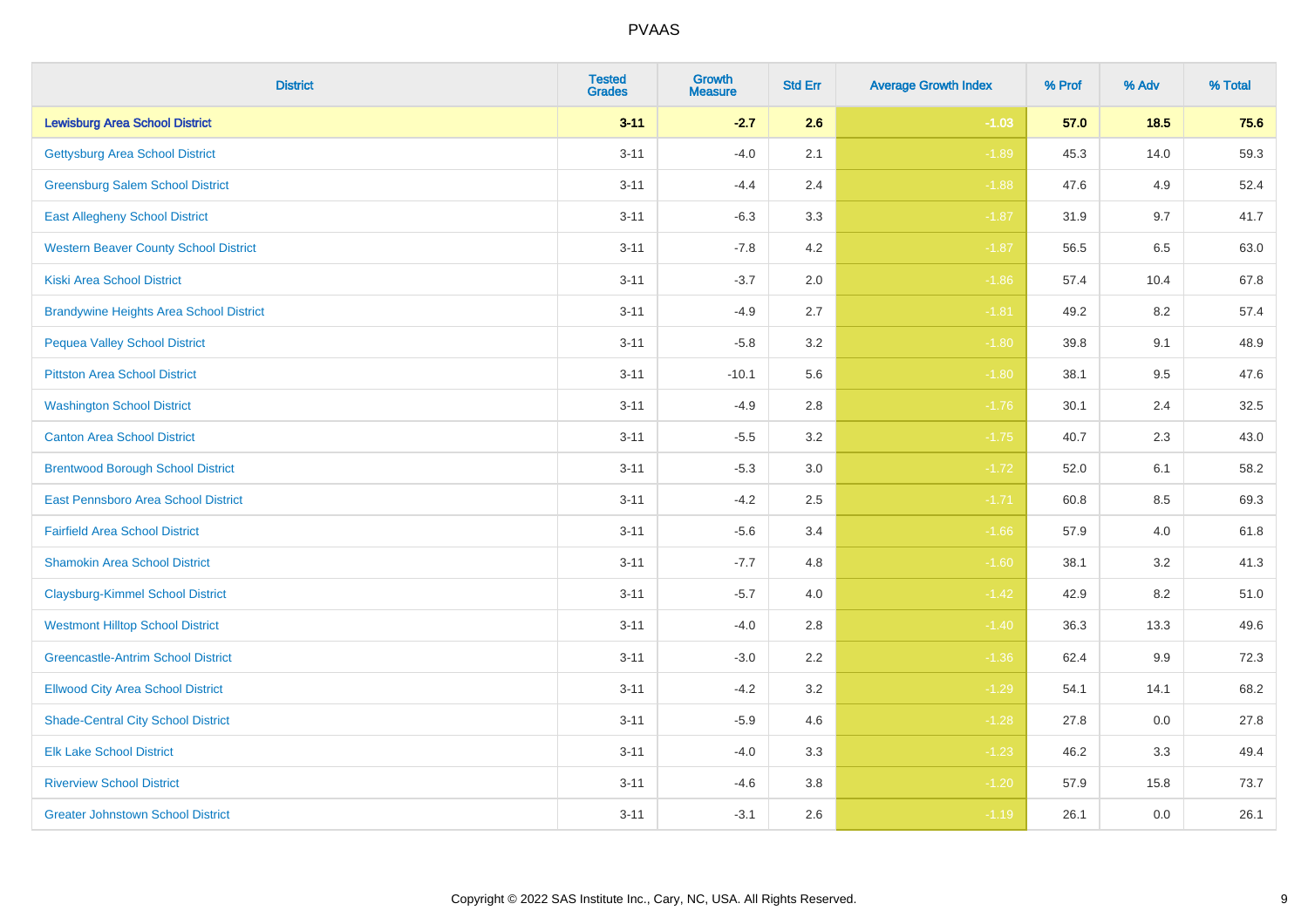| <b>District</b>                              | <b>Tested</b><br><b>Grades</b> | <b>Growth</b><br><b>Measure</b> | <b>Std Err</b> | <b>Average Growth Index</b> | % Prof | % Adv   | % Total  |
|----------------------------------------------|--------------------------------|---------------------------------|----------------|-----------------------------|--------|---------|----------|
| <b>Lewisburg Area School District</b>        | $3 - 11$                       | $-2.7$                          | 2.6            | $-1.03$                     | 57.0   | 18.5    | 75.6     |
| <b>Big Beaver Falls Area School District</b> | $3 - 11$                       | $-3.9$                          | 3.3            | $-1.18$                     | 34.1   | $3.5\,$ | 37.6     |
| <b>Chichester School District</b>            | $3 - 11$                       | $-2.7$                          | 2.3            | $-1.17$                     | 44.6   | $6.6\,$ | 51.2     |
| Jeannette City School District               | $3 - 11$                       | $-4.3$                          | 3.8            | $-1.13$                     | 46.7   | 7.5     | 54.2     |
| <b>Dallas School District</b>                | $3 - 11$                       | $-2.5$                          | 2.2            | $-1.12$                     | 54.9   | 7.6     | 62.4     |
| Juniata Valley School District               | $3 - 11$                       | $-3.9$                          | 3.5            | $-1.10$                     | 44.4   | 3.5     | 47.8     |
| <b>Riverside School District</b>             | $3 - 11$                       | $-3.2$                          | 3.0            | $-1.09$                     | 43.0   | 9.0     | 52.0     |
| <b>Quaker Valley School District</b>         | $3 - 11$                       | $-2.8$                          | 2.6            | $-1.08$                     | 55.2   | 13.2    | 68.4     |
| Oil City Area School District                | $3 - 11$                       | $-2.9$                          | 2.6            | $-1.08$                     | 44.4   | 5.8     | $50.2\,$ |
| <b>West Greene School District</b>           | $3 - 11$                       | $-4.5$                          | 4.3            | $-1.04$                     | 36.6   | 7.3     | 43.9     |
| <b>Lewisburg Area School District</b>        | $3 - 11$                       | $-2.7$                          | 2.6            | $-1.03$                     | 57.0   | $18.5$  | 75.6     |
| <b>Seneca Valley School District</b>         | $3 - 11$                       | $-1.4$                          | 1.4            | $-0.99$                     | 57.2   | 11.4    | 68.6     |
| <b>North Hills School District</b>           | $3 - 11$                       | $-1.8$                          | 1.8            | $-0.96$                     | 59.1   | 14.1    | 73.2     |
| <b>Wyoming Valley West School District</b>   | $3 - 11$                       | $-2.2$                          | 2.4            | $-0.91$                     | 49.4   | 3.0     | 52.4     |
| <b>Austin Area School District</b>           | $3 - 11$                       | $-5.7$                          | 6.4            | $-0.90$                     | 33.3   | 5.6     | 38.9     |
| <b>Montour School District</b>               | $3 - 11$                       | $-1.8$                          | 2.1            | $-0.88$                     | 61.4   | 15.1    | 76.5     |
| <b>Charleroi School District</b>             | $3 - 11$                       | $-2.6$                          | 3.0            | $-0.86$                     | 55.7   | 7.4     | 63.1     |
| <b>Phoenixville Area School District</b>     | $3 - 11$                       | $-1.7$                          | 2.1            | $-0.83$                     | 59.9   | 10.6    | 70.5     |
| <b>Chartiers Valley School District</b>      | $3 - 11$                       | $-1.7$                          | 2.0            | $-0.81$                     | 54.7   | 8.4     | 63.1     |
| <b>Forest Area School District</b>           | $3 - 11$                       | $-4.4$                          | 5.4            | $-0.81$                     | 36.2   | 2.1     | 38.3     |
| <b>Lebanon School District</b>               | $3 - 11$                       | $-1.6$                          | 1.9            | $-0.80$                     | 24.4   | 2.6     | 27.0     |
| Shenango Area School District                | $3 - 11$                       | $-2.6$                          | 3.3            | $-0.79$                     | 50.6   | 13.9    | 64.6     |
| <b>Gillingham Charter School</b>             | $3 - 11$                       | $-4.4$                          | 5.6            | $-0.77$                     | 20.8   | 8.3     | 29.2     |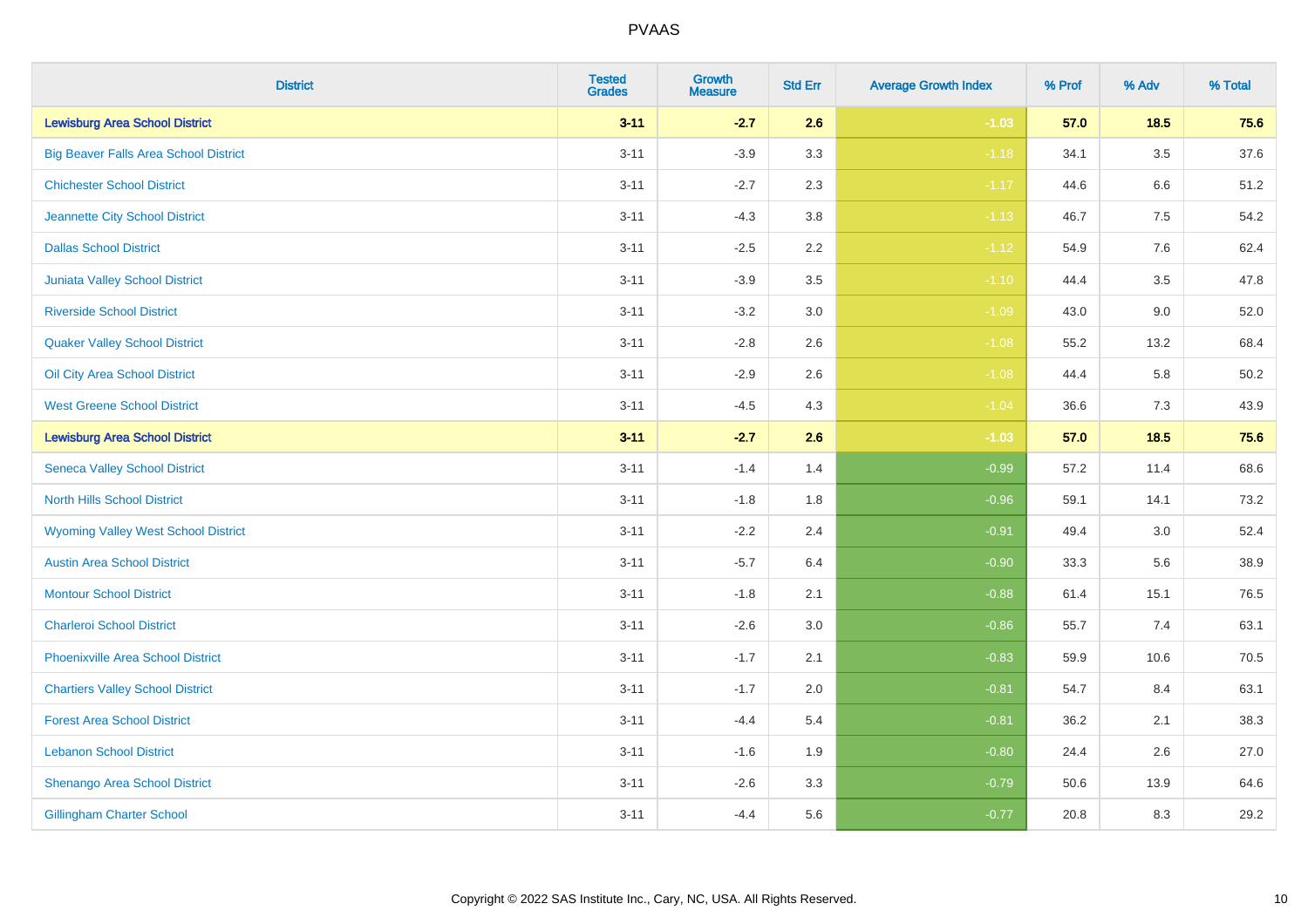| <b>District</b>                              | <b>Tested</b><br><b>Grades</b> | <b>Growth</b><br><b>Measure</b> | <b>Std Err</b> | <b>Average Growth Index</b> | % Prof | % Adv   | % Total |
|----------------------------------------------|--------------------------------|---------------------------------|----------------|-----------------------------|--------|---------|---------|
| <b>Lewisburg Area School District</b>        | $3 - 11$                       | $-2.7$                          | 2.6            | $-1.03$                     | 57.0   | 18.5    | 75.6    |
| <b>Bald Eagle Area School District</b>       | $3 - 11$                       | $-2.1$                          | 2.7            | $-0.75$                     | 48.4   | 9.4     | 57.7    |
| Huntingdon Area School District              | $3 - 11$                       | $-2.0$                          | 2.7            | $-0.72$                     | 36.8   | 10.3    | 47.0    |
| Mt Lebanon School District                   | $3 - 11$                       | $-1.0$                          | 1.5            | $-0.70$                     | 61.9   | 24.0    | 85.9    |
| <b>Lehighton Area School District</b>        | $3 - 11$                       | $-1.6$                          | 2.3            | $-0.70$                     | 51.1   | 5.6     | 56.7    |
| <b>North Pocono School District</b>          | $3 - 11$                       | $-2.3$                          | 3.4            | $-0.68$                     | 52.0   | 16.4    | 68.5    |
| <b>Cheltenham School District</b>            | $3 - 11$                       | $-1.4$                          | 2.1            | $-0.67$                     | 46.1   | 10.0    | 56.1    |
| <b>Fannett-Metal School District</b>         | $3 - 11$                       | $-3.4$                          | 5.1            | $-0.67$                     | 38.7   | 8.1     | 46.8    |
| <b>Susquehanna Community School District</b> | $3 - 11$                       | $-2.8$                          | 4.2            | $-0.66$                     | 49.4   | 6.9     | 56.3    |
| <b>Burgettstown Area School District</b>     | $3 - 11$                       | $-2.1$                          | 3.4            | $-0.62$                     | 50.0   | 1.4     | 51.4    |
| <b>Central Greene School District</b>        | $3 - 11$                       | $-1.6$                          | 2.8            | $-0.55$                     | 54.2   | 2.8     | 57.0    |
| <b>Canon-Mcmillan School District</b>        | $3 - 11$                       | $-0.8$                          | 1.6            | $-0.50$                     | 58.7   | 15.9    | 74.6    |
| South Side Area School District              | $3 - 11$                       | $-1.6$                          | 3.3            | $-0.48$                     | 50.0   | $6.8\,$ | 56.8    |
| <b>Shaler Area School District</b>           | $3 - 11$                       | $-0.8$                          | 1.9            | $-0.43$                     | 49.1   | 9.6     | 58.7    |
| North Schuylkill School District             | $3 - 11$                       | $-1.0$                          | 2.4            | $-0.42$                     | 41.8   | 5.1     | 46.8    |
| <b>Sharpsville Area School District</b>      | $3 - 11$                       | $-1.4$                          | 3.5            | $-0.40$                     | 55.2   | 13.4    | 68.7    |
| <b>Palmerton Area School District</b>        | $3 - 11$                       | $-1.2$                          | 3.0            | $-0.39$                     | 57.4   | 5.0     | 62.4    |
| Hope For Hyndman Charter School              | $3 - 11$                       | $-2.0$                          | 6.1            | $-0.32$                     | 33.3   | 0.0     | 33.3    |
| <b>Albert Gallatin Area School District</b>  | $3 - 11$                       | $-0.8$                          | 2.4            | $-0.32$                     | 54.5   | 10.0    | 64.6    |
| <b>Cornell School District</b>               | $3 - 11$                       | $-1.6$                          | 5.0            | $-0.32$                     | 33.8   | 1.5     | 35.4    |
| <b>Tuscarora School District</b>             | $3 - 11$                       | $-0.6$                          | 2.3            | $-0.27$                     | 45.1   | 8.1     | 53.2    |
| <b>Penn Manor School District</b>            | $3 - 11$                       | $-0.4$                          | 1.6            | $-0.25$                     | 51.9   | 12.6    | 64.5    |
| <b>Lakeview School District</b>              | $3 - 11$                       | $-0.9$                          | 3.7            | $-0.24$                     | 60.3   | 3.2     | 63.5    |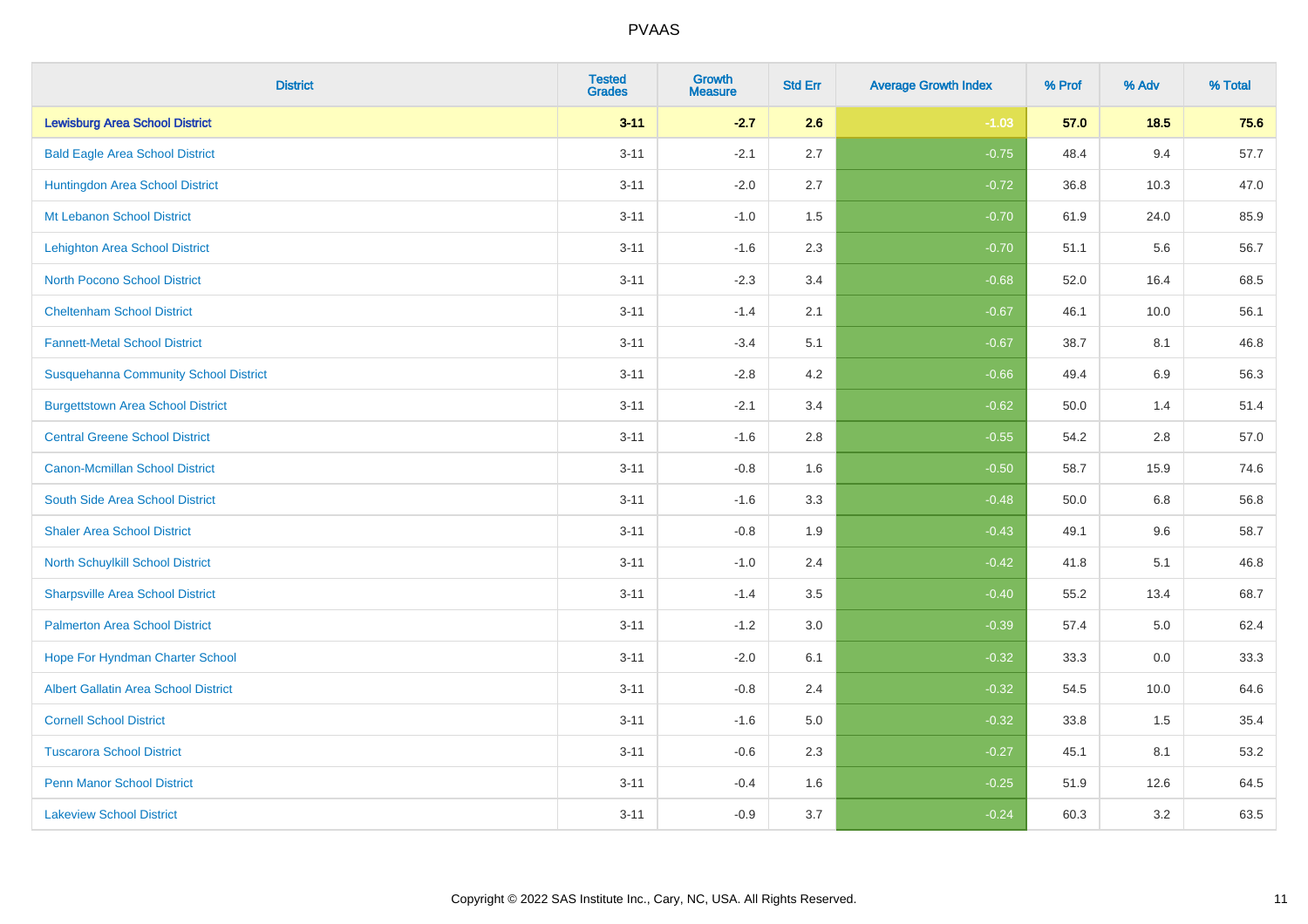| <b>District</b>                          | <b>Tested</b><br><b>Grades</b> | <b>Growth</b><br><b>Measure</b> | <b>Std Err</b> | <b>Average Growth Index</b> | % Prof | % Adv   | % Total |
|------------------------------------------|--------------------------------|---------------------------------|----------------|-----------------------------|--------|---------|---------|
| <b>Lewisburg Area School District</b>    | $3 - 11$                       | $-2.7$                          | 2.6            | $-1.03$                     | 57.0   | 18.5    | 75.6    |
| <b>Girard School District</b>            | $3 - 11$                       | $-0.6$                          | 2.7            | $-0.22$                     | 53.9   | 15.6    | 69.6    |
| <b>Harrisburg City School District</b>   | $3 - 11$                       | $-0.4$                          | 2.1            | $-0.19$                     | 15.1   | 0.4     | 15.5    |
| <b>Mount Carmel Area School District</b> | $3 - 11$                       | $-0.6$                          | 3.1            | $-0.18$                     | 45.3   | 2.1     | 47.4    |
| <b>Crestwood School District</b>         | $3 - 11$                       | $-0.4$                          | 2.4            | $-0.17$                     | 57.4   | 17.0    | 74.4    |
| <b>Southern Lehigh School District</b>   | $3 - 11$                       | $-0.4$                          | 2.3            | $-0.17$                     | 66.1   | 11.9    | 78.0    |
| <b>Bellefonte Area School District</b>   | $3 - 11$                       | $-0.4$                          | 2.2            | $-0.17$                     | 47.6   | 10.6    | 58.2    |
| <b>Otto-Eldred School District</b>       | $3 - 11$                       | $-0.7$                          | 4.2            | $-0.15$                     | 56.2   | 6.2     | 62.5    |
| <b>Oley Valley School District</b>       | $3 - 11$                       | $-0.4$                          | 2.8            | $-0.15$                     | 43.1   | 12.9    | 56.0    |
| <b>Central Fulton School District</b>    | $3 - 11$                       | $-0.5$                          | 3.5            | $-0.14$                     | 51.4   | 8.6     | 60.0    |
| <b>Blue Ridge School District</b>        | $3 - 11$                       | $-0.5$                          | 3.6            | $-0.12$                     | 44.6   | 3.1     | 47.7    |
| New Kensington-Arnold School District    | $3 - 11$                       | $-0.4$                          | 3.8            | $-0.10$                     | 40.7   | 3.7     | 44.4    |
| <b>Chester-Upland School District</b>    | $3 - 11$                       | $-0.3$                          | 2.7            | $-0.09$                     | 13.8   | $0.8\,$ | 14.6    |
| <b>Warren County School District</b>     | $3 - 11$                       | $-0.1$                          | 1.8            | $-0.06$                     | 37.2   | 5.3     | 42.6    |
| <b>Mercer Area School District</b>       | $3 - 11$                       | $-0.2$                          | 3.3            | $-0.06$                     | 56.0   | $8.0\,$ | 64.0    |
| Penn Cambria School District             | $3 - 11$                       | $-0.0$                          | 2.7            | $-0.01$                     | 61.5   | 7.7     | 69.2    |
| <b>Susquenita School District</b>        | $3 - 11$                       | $-0.1$                          | 2.8            | $-0.01$                     | 47.7   | 10.1    | 57.8    |
| <b>Wilkes-Barre Area School District</b> | $3 - 11$                       | 0.1                             | 3.2            | 0.02                        | 35.5   | 5.4     | 40.9    |
| East Stroudsburg Area School District    | $3 - 11$                       | 0.1                             | 1.6            | 0.05                        | 45.8   | 7.8     | 53.6    |
| <b>West Branch Area School District</b>  | $3 - 11$                       | 0.2                             | 3.8            | 0.05                        | 47.2   | 1.9     | 49.1    |
| <b>Hempfield School District</b>         | $3 - 11$                       | 0.1                             | 1.4            | 0.08                        | 58.2   | 9.9     | 68.2    |
| Insight PA Cyber Charter School          | $3 - 11$                       | 0.7                             | 5.7            | 0.12                        | 50.0   | 4.8     | 54.8    |
| <b>Danville Area School District</b>     | $3 - 11$                       | 0.4                             | 2.6            | 0.15                        | 57.4   | 18.4    | 75.7    |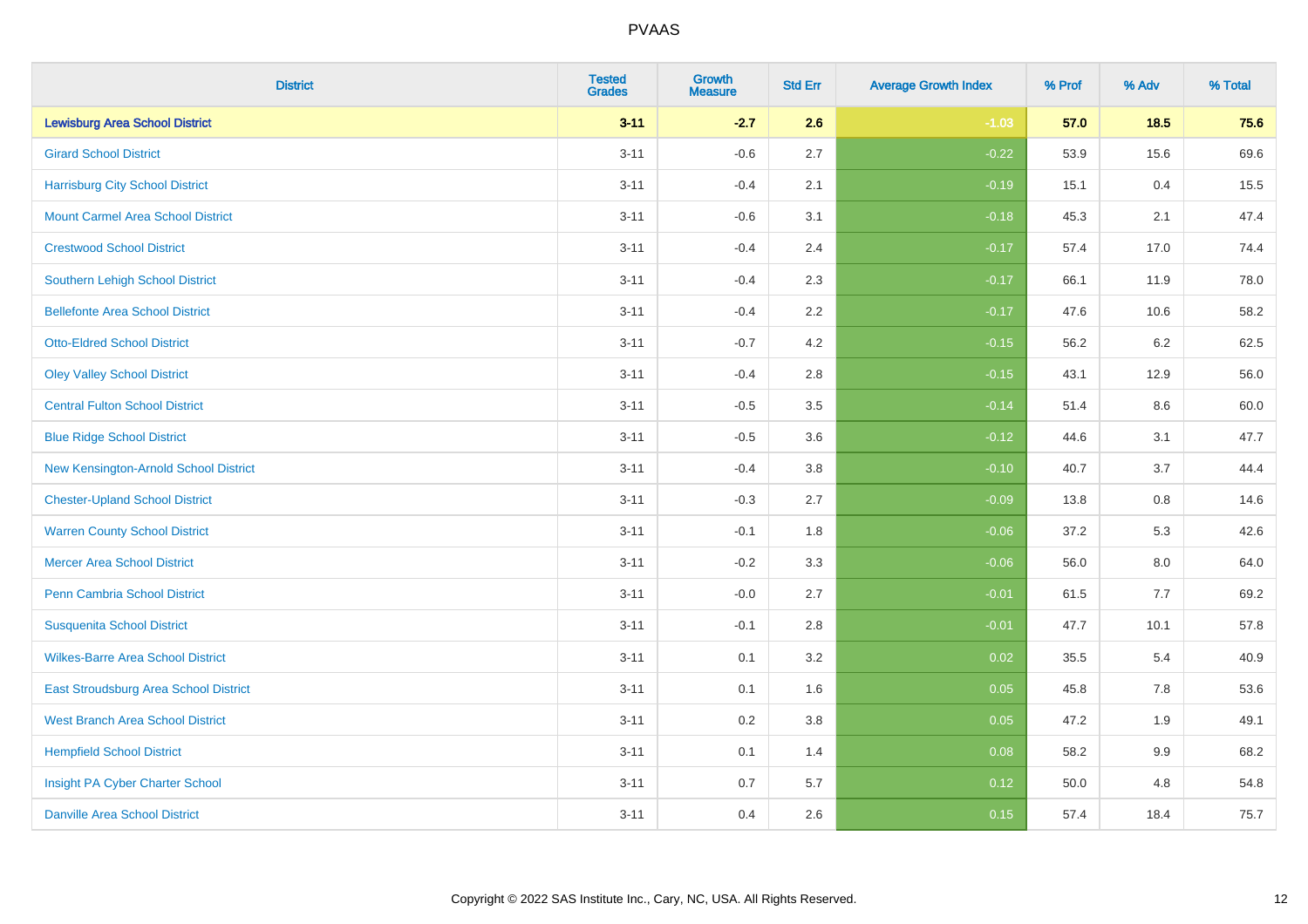| <b>District</b>                               | <b>Tested</b><br><b>Grades</b> | Growth<br><b>Measure</b> | <b>Std Err</b> | <b>Average Growth Index</b> | % Prof | % Adv | % Total |
|-----------------------------------------------|--------------------------------|--------------------------|----------------|-----------------------------|--------|-------|---------|
| <b>Lewisburg Area School District</b>         | $3 - 11$                       | $-2.7$                   | 2.6            | $-1.03$                     | 57.0   | 18.5  | 75.6    |
| Northern Lebanon School District              | $3 - 11$                       | 0.4                      | 2.5            | 0.15                        | 28.0   | 3.0   | 31.0    |
| <b>Brockway Area School District</b>          | $3 - 11$                       | 0.6                      | 3.6            | 0.16                        | 49.2   | 7.7   | 56.9    |
| Jersey Shore Area School District             | $3 - 11$                       | 0.5                      | 2.6            | 0.21                        | 47.1   | 9.2   | 56.2    |
| <b>Greenville Area School District</b>        | $3 - 11$                       | 0.7                      | 2.9            | 0.26                        | 53.4   | 6.9   | 60.3    |
| <b>Greater Latrobe School District</b>        | $3 - 11$                       | $0.6\,$                  | 1.9            | 0.31                        | 55.5   | 14.1  | 69.5    |
| Lehigh Valley Academy Regional Charter School | $3 - 11$                       | 0.7                      | 2.3            | 0.32                        | 46.3   | 5.0   | 51.4    |
| <b>Lower Dauphin School District</b>          | $3 - 11$                       | 0.6                      | 1.9            | 0.33                        | 49.2   | 12.6  | 61.8    |
| <b>Lakeland School District</b>               | $3 - 11$                       | 1.1                      | 2.8            | 0.38                        | 48.6   | 3.7   | 52.3    |
| <b>Gateway School District</b>                | $3 - 11$                       | 0.8                      | 2.2            | 0.38                        | 52.1   | 13.8  | 65.9    |
| <b>South Eastern School District</b>          | $3 - 11$                       | 0.9                      | 2.4            | 0.39                        | 54.8   | 6.6   | 61.4    |
| <b>Galeton Area School District</b>           | $3 - 11$                       | 2.2                      | 5.3            | 0.42                        | 41.3   | 4.4   | 45.6    |
| <b>Union Area School District</b>             | $3 - 11$                       | 1.9                      | 4.3            | 0.44                        | 61.5   | 0.0   | 61.5    |
| <b>Upper Adams School District</b>            | $3 - 11$                       | 1.3                      | 2.9            | 0.47                        | 55.2   | 8.6   | 63.8    |
| <b>Hanover Area School District</b>           | $3 - 11$                       | 2.2                      | 4.6            | 0.48                        | 42.9   | 5.7   | 48.6    |
| <b>Schuylkill Valley School District</b>      | $3 - 11$                       | 1.4                      | 2.5            | 0.56                        | 55.1   | 10.2  | 65.3    |
| <b>Forbes Road School District</b>            | $3 - 11$                       | 2.8                      | 5.1            | 0.56                        | 41.4   | 10.3  | 51.7    |
| <b>Commodore Perry School District</b>        | $3 - 11$                       | 3.2                      | 5.5            | 0.58                        | 58.3   | 0.0   | 58.3    |
| <b>Laurel School District</b>                 | $3 - 11$                       | 1.8                      | 3.1            | 0.59                        | 70.1   | 2.3   | 72.4    |
| <b>United School District</b>                 | $3 - 11$                       | 2.1                      | 3.4            | 0.63                        | 60.3   | 6.6   | 66.9    |
| <b>Athens Area School District</b>            | $3 - 11$                       | 1.6                      | 2.5            | 0.64                        | 46.9   | 7.6   | 54.5    |
| <b>Marple Newtown School District</b>         | $3 - 11$                       | 2.0                      | 2.4            | 0.81                        | 57.6   | 12.8  | 70.4    |
| <b>Mcguffey School District</b>               | $3 - 11$                       | 2.1                      | 2.6            | 0.81                        | 57.7   | 3.1   | 60.8    |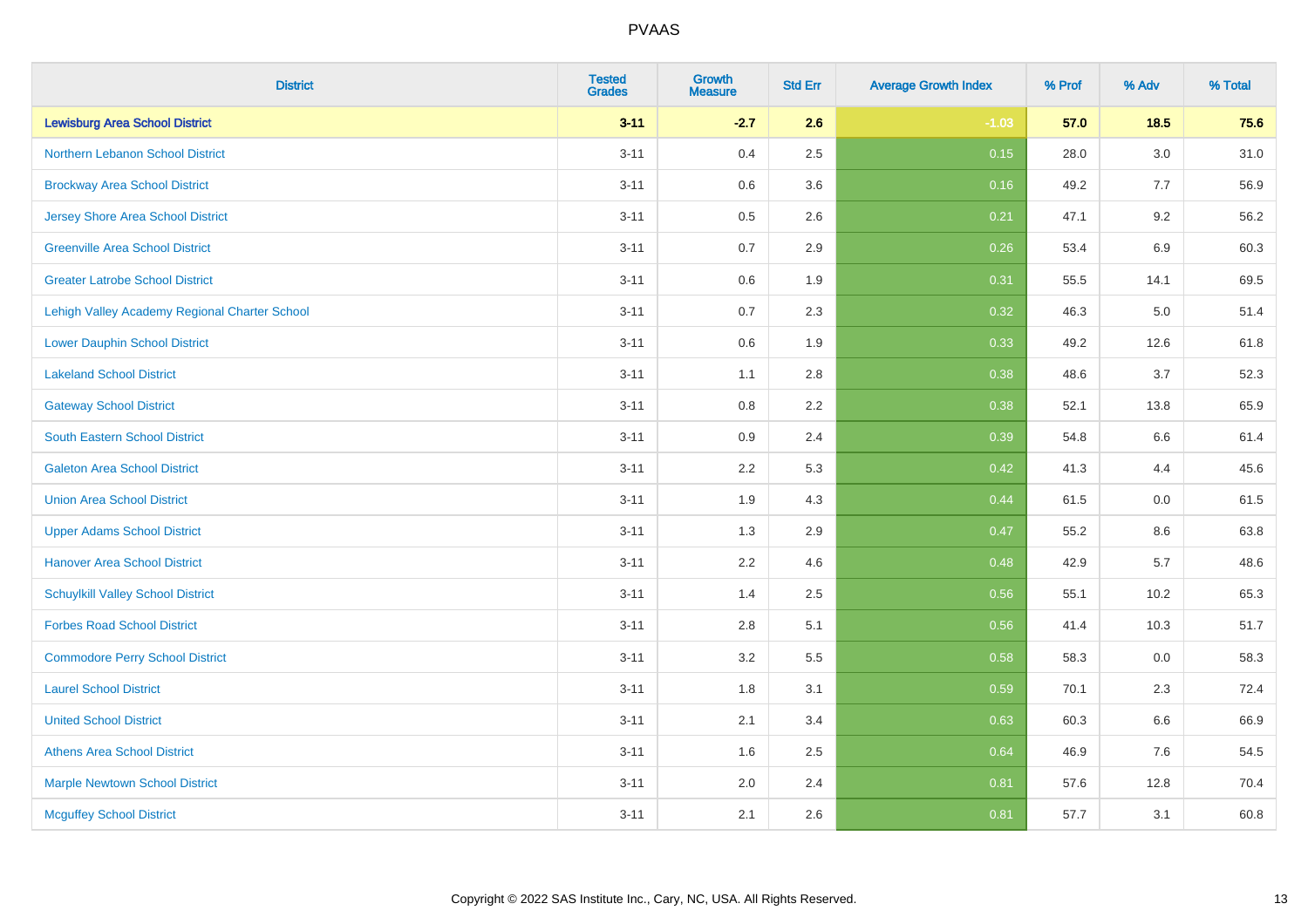| <b>District</b>                                | <b>Tested</b><br><b>Grades</b> | <b>Growth</b><br><b>Measure</b> | <b>Std Err</b> | <b>Average Growth Index</b> | % Prof | % Adv   | % Total  |
|------------------------------------------------|--------------------------------|---------------------------------|----------------|-----------------------------|--------|---------|----------|
| <b>Lewisburg Area School District</b>          | $3 - 11$                       | $-2.7$                          | 2.6            | $-1.03$                     | 57.0   | 18.5    | 75.6     |
| West Jefferson Hills School District           | $3 - 11$                       | 1.8                             | 2.1            | 0.88                        | 55.7   | 20.8    | 76.4     |
| South Fayette Township School District         | $3 - 11$                       | 1.7                             | 2.0            | 0.88                        | 61.0   | 26.5    | 87.6     |
| <b>Bedford Area School District</b>            | $3 - 11$                       | 2.5                             | 2.6            | 0.93                        | 48.5   | 10.0    | 58.5     |
| Northwestern Lehigh School District            | $3 - 11$                       | 2.2                             | 2.3            | 0.93                        | 53.3   | 9.7     | 63.0     |
| <b>Keystone School District</b>                | $3 - 11$                       | 3.1                             | 3.3            | 0.94                        | 50.6   | 6.5     | 57.1     |
| <b>Baldwin-Whitehall School District</b>       | $3 - 11$                       | 1.8                             | 1.9            | 0.94                        | 58.6   | $8.6\,$ | 67.1     |
| <b>Clairton City School District</b>           | $3 - 11$                       | 3.5                             | 3.7            | 0.95                        | 13.4   | 0.0     | 13.4     |
| <b>Lower Moreland Township School District</b> | $3 - 11$                       | 2.0                             | 2.2            | 0.95                        | 62.8   | 17.0    | 79.8     |
| <b>Berlin Brothersvalley School District</b>   | $3 - 11$                       | 4.0                             | 4.2            | 0.96                        | 48.8   | 14.0    | 62.8     |
| <b>Hopewell Area School District</b>           | $3 - 11$                       | 2.6                             | 2.7            | 0.97                        | 58.4   | 4.0     | 62.4     |
| <b>Bensalem Township School District</b>       | $3 - 11$                       | 1.6                             | 1.6            | 0.98                        | 38.8   | 8.3     | 47.1     |
| <b>Tunkhannock Area School District</b>        | $3 - 11$                       | 2.3                             | 2.2            | 1.01                        | 44.9   | 9.6     | 54.6     |
| <b>Manheim Central School District</b>         | $3 - 11$                       | 2.1                             | 2.1            | 1.01                        | 53.2   | 11.6    | 64.8     |
| <b>Franklin Regional School District</b>       | $3 - 11$                       | 2.0                             | 1.9            | 1.02                        | 66.7   | 15.5    | 82.1     |
| <b>Williamsport Area School District</b>       | $3 - 11$                       | 1.9                             | 1.8            | 1.04                        | 44.1   | 12.8    | 56.9     |
| <b>General Mclane School District</b>          | $3 - 11$                       | 3.1                             | 2.9            | 1.07                        | 62.3   | 4.9     | 67.2     |
| Meyersdale Area School District                | $3 - 11$                       | 4.2                             | 4.0            | 1.07                        | 43.1   | 6.9     | $50.0\,$ |
| Leechburg Area School District                 | $3 - 11$                       | 4.4                             | 4.0            | 1.09                        | 47.8   | 19.6    | 67.4     |
| Morrisville Borough School District            | $3 - 11$                       | 4.8                             | 4.3            | 1.10                        | 30.2   | 2.3     | 32.6     |
| <b>Tidioute Community Charter School</b>       | $3 - 11$                       | 5.7                             | 5.1            | 1.11                        | 34.4   | 21.9    | 56.2     |
| Esperanza Cyber Charter School                 | $3 - 11$                       | 7.1                             | 6.1            | 1.16                        | 9.1    | 0.0     | 9.1      |
| <b>Central Cambria School District</b>         | $3 - 11$                       | 3.0                             | 2.5            | 1.17                        | 56.2   | 9.7     | 66.0     |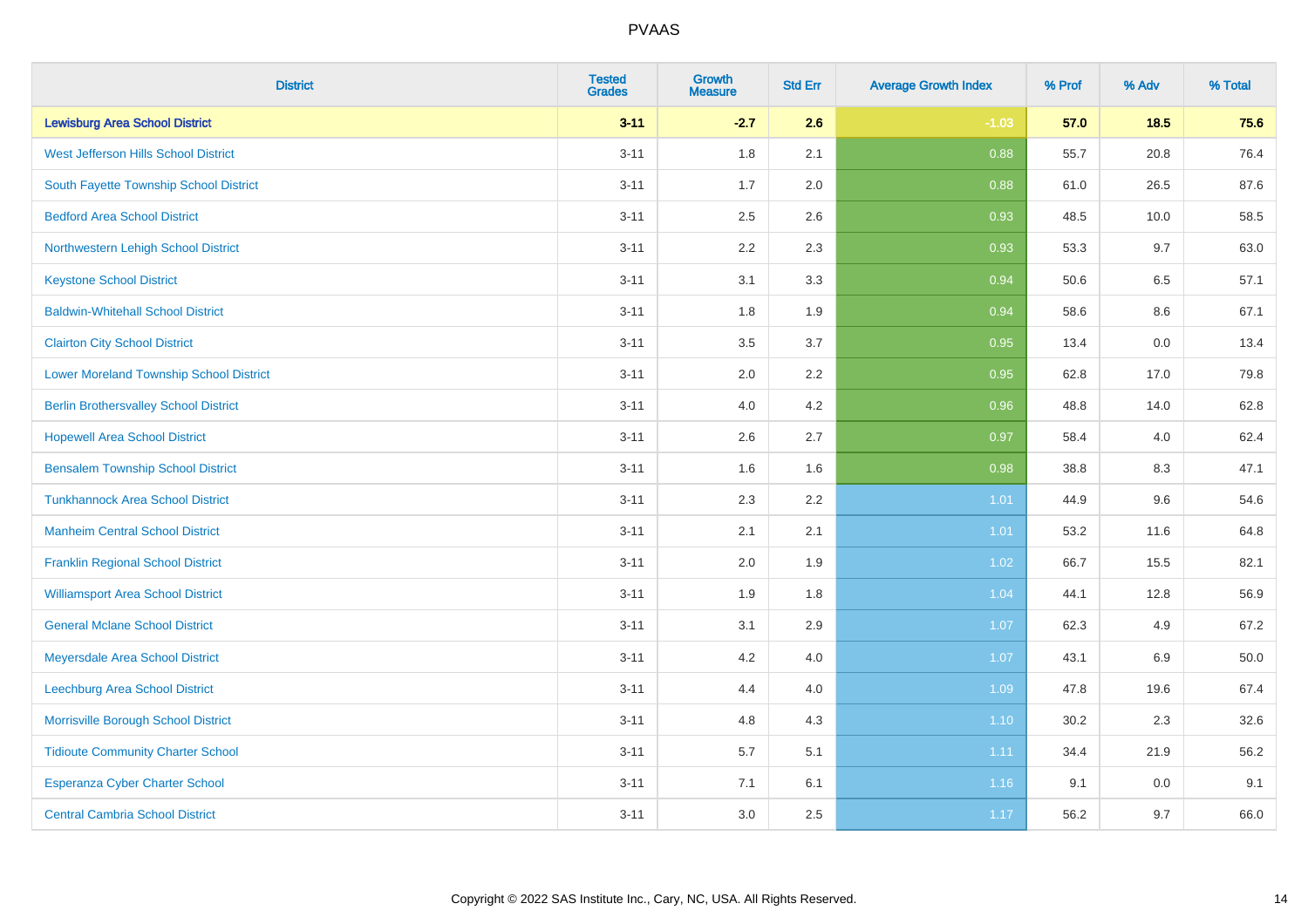| <b>District</b>                           | <b>Tested</b><br><b>Grades</b> | <b>Growth</b><br><b>Measure</b> | <b>Std Err</b> | <b>Average Growth Index</b> | % Prof | % Adv | % Total |
|-------------------------------------------|--------------------------------|---------------------------------|----------------|-----------------------------|--------|-------|---------|
| <b>Lewisburg Area School District</b>     | $3 - 11$                       | $-2.7$                          | 2.6            | $-1.03$                     | 57.0   | 18.5  | 75.6    |
| <b>Port Allegany School District</b>      | $3 - 11$                       | 4.4                             | 3.6            | 1.21                        | 28.1   | 9.4   | 37.5    |
| <b>Halifax Area School District</b>       | $3 - 11$                       | 4.7                             | 3.9            | 1.22                        | 61.5   | 9.6   | 71.2    |
| <b>Line Mountain School District</b>      | $3 - 11$                       | 4.1                             | 3.2            | 1.27                        | 52.9   | 9.2   | 62.1    |
| <b>Fairview School District</b>           | $3 - 11$                       | 3.4                             | 2.6            | 1.32                        | 57.2   | 17.6  | 74.8    |
| <b>Spring Cove School District</b>        | $3 - 11$                       | 3.4                             | 2.5            | 1.33                        | 47.8   | 12.7  | 60.4    |
| <b>Ligonier Valley School District</b>    | $3 - 11$                       | 4.2                             | 3.1            | 1.34                        | 59.1   | 10.3  | 69.5    |
| <b>Pottsgrove School District</b>         | $3 - 11$                       | $2.8\,$                         | 2.0            | 1.35                        | 44.0   | 10.0  | 53.9    |
| <b>Methacton School District</b>          | $3 - 11$                       | 2.5                             | 1.7            | 1.43                        | 62.5   | 16.4  | 79.0    |
| <b>Towanda Area School District</b>       | $3 - 11$                       | 4.0                             | 2.8            | 1.44                        | 39.4   | 6.6   | 46.0    |
| <b>Punxsutawney Area School District</b>  | $3 - 11$                       | 4.2                             | 2.9            | 1.45                        | 55.0   | 5.5   | 60.6    |
| <b>Everett Area School District</b>       | $3 - 11$                       | 5.0                             | 3.4            | 1.47                        | 60.5   | 1.3   | 61.8    |
| New Brighton Area School District         | $3 - 11$                       | 4.6                             | 3.1            | 1.47                        | 60.9   | 5.8   | 66.7    |
| <b>Burrell School District</b>            | $3 - 11$                       | 4.5                             | 3.1            | 1.48                        | 58.5   | 13.8  | 72.3    |
| <b>Warrior Run School District</b>        | $3 - 11$                       | 4.6                             | 3.0            | 1.51                        | 40.9   | 8.1   | 49.0    |
| <b>Armstrong School District</b>          | $3 - 11$                       | 2.6                             | 1.7            | 1.53                        | 51.5   | 6.1   | 57.6    |
| <b>Pleasant Valley School District</b>    | $3 - 11$                       | 3.1                             | 2.0            | 1.57                        | 57.2   | 5.5   | 62.8    |
| Millersburg Area School District          | $3 - 11$                       | 6.2                             | 3.8            | 1.63                        | 51.8   | 7.4   | 59.3    |
| <b>Conrad Weiser Area School District</b> | $3 - 11$                       | 3.6                             | 2.2            | 1.63                        | 52.1   | 2.1   | 54.2    |
| <b>Central Bucks School District</b>      | $3 - 11$                       | 1.6                             | 0.9            | 1.66                        | 63.0   | 16.8  | 79.8    |
| <b>Reach Cyber Charter School</b>         | $3 - 11$                       | 8.1                             | 4.7            | 1.72                        | 42.4   | 4.6   | 47.0    |
| <b>Northgate School District</b>          | $3 - 11$                       | 6.3                             | 3.6            | 1.73                        | 53.3   | 16.7  | 70.0    |
| <b>Bentworth School District</b>          | $3 - 11$                       | 5.7                             | 3.2            | 1.75                        | 44.2   | 19.5  | 63.6    |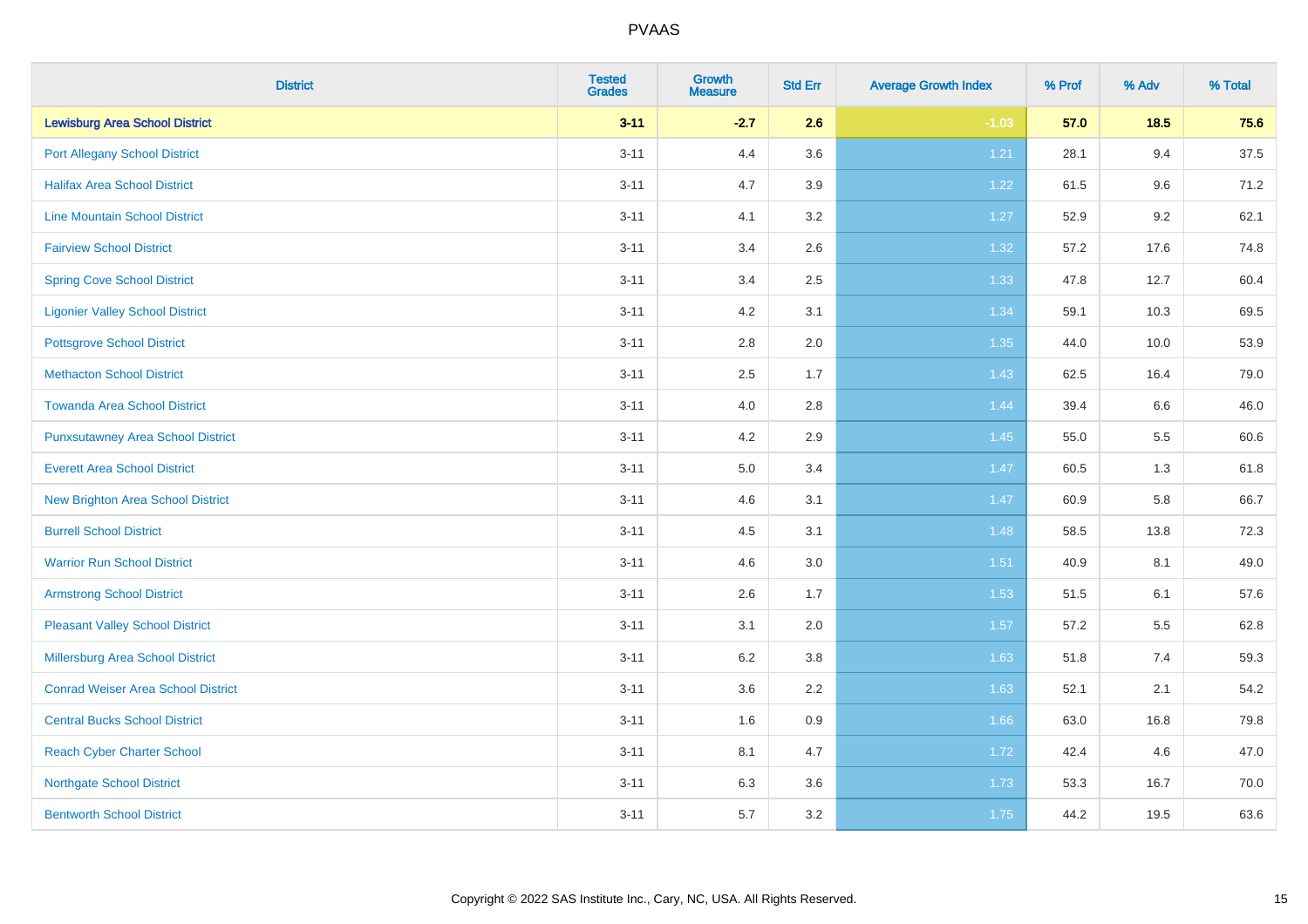| <b>District</b>                                  | <b>Tested</b><br><b>Grades</b> | <b>Growth</b><br><b>Measure</b> | <b>Std Err</b> | <b>Average Growth Index</b> | % Prof | % Adv   | % Total |
|--------------------------------------------------|--------------------------------|---------------------------------|----------------|-----------------------------|--------|---------|---------|
| <b>Lewisburg Area School District</b>            | $3 - 11$                       | $-2.7$                          | 2.6            | $-1.03$                     | 57.0   | $18.5$  | 75.6    |
| <b>Salisbury Township School District</b>        | $3 - 11$                       | 6.3                             | 3.6            | $1.77$                      | 46.2   | 6.6     | 52.8    |
| <b>York Academy Regional Charter School</b>      | $3 - 11$                       | 9.0                             | 5.0            | 1.79                        | 55.2   | 0.0     | 55.2    |
| <b>Laurel Highlands School District</b>          | $3 - 11$                       | 4.3                             | 2.4            | 1.81                        | 44.9   | 9.6     | 54.5    |
| <b>Hanover Public School District</b>            | $3 - 11$                       | 5.2                             | 2.8            | 1.83                        | 52.2   | 14.4    | 66.7    |
| <b>Blacklick Valley School District</b>          | $3 - 11$                       | 8.0                             | 4.3            | 1.85                        | 34.1   | $0.0\,$ | 34.1    |
| <b>Uniontown Area School District</b>            | $3 - 11$                       | $6.0\,$                         | 3.2            | 1.87                        | 62.4   | 5.9     | 68.2    |
| <b>Sharon City School District</b>               | $3 - 11$                       | 4.9                             | 2.6            | 1.87                        | 48.2   | 5.3     | 53.4    |
| <b>Steel Valley School District</b>              | $3 - 11$                       | 6.5                             | 3.4            | 1.89                        | 50.7   | 5.6     | 56.3    |
| <b>Western Wayne School District</b>             | $3 - 11$                       | 5.6                             | 2.9            | 1.93                        | 41.3   | 17.4    | 58.7    |
| <b>Blackhawk School District</b>                 | $3 - 11$                       | 4.7                             | 2.3            | 2.01                        | 55.8   | 8.8     | 64.6    |
| <b>Millcreek Township School District</b>        | $3 - 11$                       | 3.1                             | 1.5            | 2.06                        | 55.6   | 14.2    | 69.7    |
| <b>Coudersport Area School District</b>          | $3 - 11$                       | 7.7                             | 3.7            | 2.06                        | 55.7   | 8.2     | 63.9    |
| <b>Keystone Oaks School District</b>             | $3 - 11$                       | $5.5\,$                         | 2.6            | 2.07                        | 53.2   | 12.1    | 65.4    |
| Community Academy Of Philadelphia Charter School | $3 - 11$                       | 5.8                             | 2.7            | 2.12                        | 26.7   | 0.9     | 27.6    |
| Pennsylvania Leadership Charter School           | $3 - 11$                       | 4.6                             | 2.2            | 2.13                        | 55.4   | 11.2    | 66.7    |
| <b>Allegheny Valley School District</b>          | $3 - 11$                       | 8.5                             | 3.9            | 2.17                        | 53.1   | 12.2    | 65.3    |
| <b>Carlynton School District</b>                 | $3 - 11$                       | 7.3                             | 3.3            | 2.22                        | 41.0   | 10.5    | 51.6    |
| <b>Agora Cyber Charter School</b>                | $3 - 11$                       | 5.8                             | 2.6            | 2.28                        | 42.8   | 6.6     | 49.4    |
| <b>Wilson Area School District</b>               | $3 - 11$                       | 6.0                             | 2.6            | 2.30                        | 48.7   | 8.5     | 57.2    |
| <b>Brookville Area School District</b>           | $3 - 11$                       | 6.9                             | 3.0            | 2.30                        | 55.2   | 15.6    | 70.8    |
| <b>Richland School District</b>                  | $3 - 11$                       | 6.7                             | 2.9            | 2.33                        | 62.2   | 19.2    | 81.4    |
| <b>Governor Mifflin School District</b>          | $3 - 11$                       | 4.1                             | 1.8            | 2.33                        | 42.5   | 7.2     | 49.7    |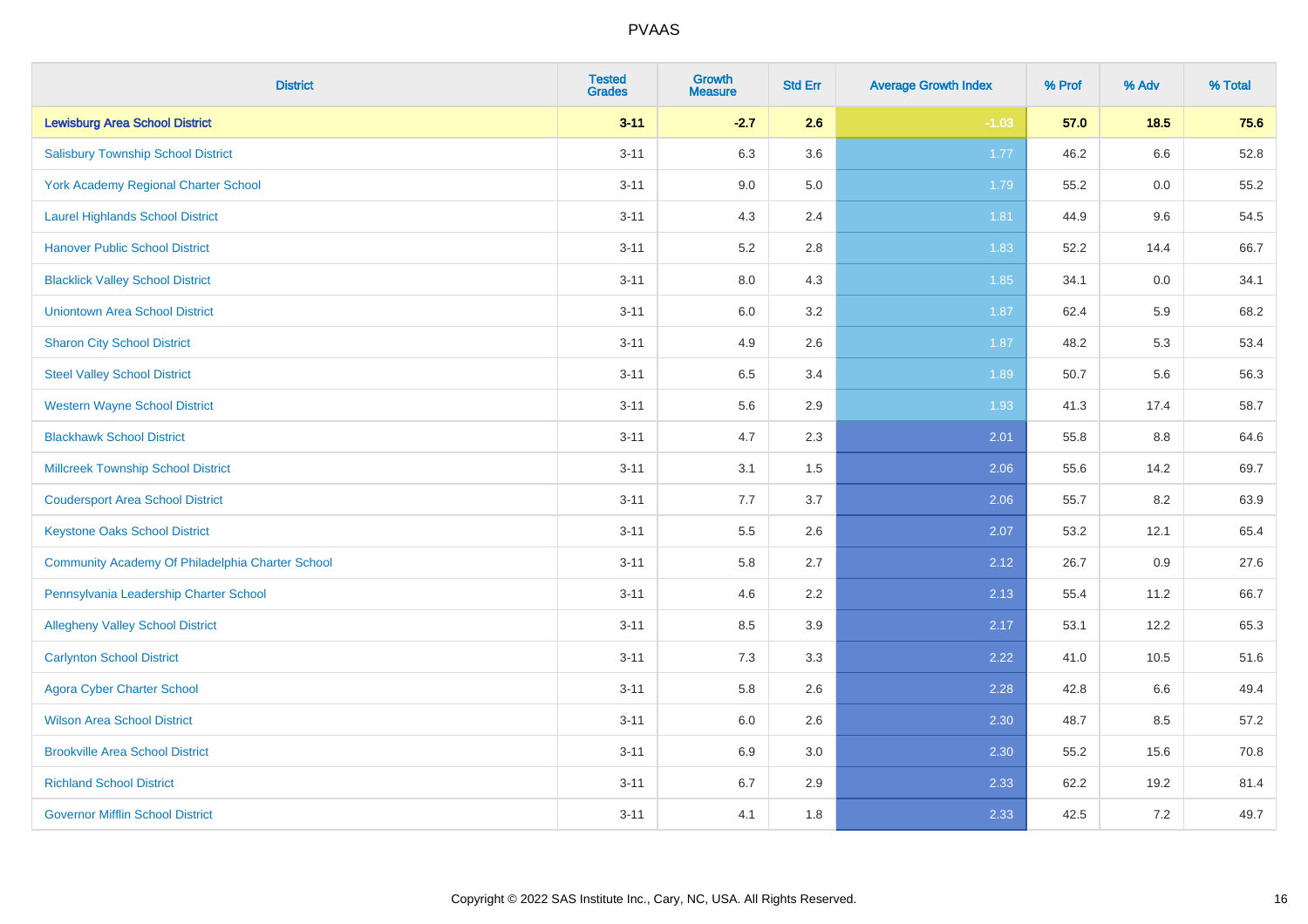| <b>District</b>                             | <b>Tested</b><br><b>Grades</b> | <b>Growth</b><br><b>Measure</b> | <b>Std Err</b> | <b>Average Growth Index</b> | % Prof | % Adv   | % Total |
|---------------------------------------------|--------------------------------|---------------------------------|----------------|-----------------------------|--------|---------|---------|
| <b>Lewisburg Area School District</b>       | $3 - 11$                       | $-2.7$                          | 2.6            | $-1.03$                     | 57.0   | $18.5$  | 75.6    |
| <b>Franklin Area School District</b>        | $3 - 11$                       | 6.6                             | 2.8            | 2.34                        | 48.2   | $4.5\,$ | 52.7    |
| <b>Hampton Township School District</b>     | $3 - 11$                       | 5.1                             | 2.2            | 2.35                        | 54.0   | 28.2    | 82.2    |
| <b>New Foundations Charter School</b>       | $3 - 11$                       | 5.4                             | 2.2            | 2.41                        | 47.2   | 2.5     | 49.8    |
| <b>Wattsburg Area School District</b>       | $3 - 11$                       | 6.5                             | 2.7            | 2.43                        | 42.7   | 7.6     | 50.3    |
| <b>Belle Vernon Area School District</b>    | $3 - 11$                       | 6.5                             | 2.6            | 2.44                        | 55.6   | 11.1    | 66.7    |
| Wilmington Area School District             | $3 - 11$                       | 7.5                             | 3.0            | 2.48                        | 55.1   | 5.1     | 60.2    |
| <b>Shenandoah Valley School District</b>    | $3 - 11$                       | 9.7                             | 3.9            | 2.49                        | 28.3   | 5.0     | 33.3    |
| Northampton Area School District            | $3 - 11$                       | 4.0                             | 1.6            | 2.51                        | 52.3   | 10.8    | 63.1    |
| <b>Clarion Area School District</b>         | $3 - 11$                       | 10.3                            | 4.1            | 2.51                        | 45.4   | 14.6    | 60.0    |
| Renaissance Academy Charter School          | $3 - 11$                       | 8.3                             | 3.3            | 2.54                        | 45.6   | 22.8    | 68.4    |
| New Hope-Solebury School District           | $3 - 11$                       | 7.5                             | 2.9            | 2.57                        | 68.2   | 22.7    | 90.9    |
| <b>Penncrest School District</b>            | $3 - 11$                       | 5.7                             | 2.2            | 2.57                        | 47.2   | 7.1     | 54.3    |
| <b>Kennett Consolidated School District</b> | $3 - 11$                       | 4.8                             | 1.8            | 2.61                        | 52.5   | 10.7    | 63.2    |
| <b>Spring Grove Area School District</b>    | $3 - 11$                       | 5.6                             | 2.1            | 2.68                        | 55.1   | 15.0    | 70.1    |
| <b>Homer-Center School District</b>         | $3 - 11$                       | 9.7                             | 3.6            | 2.70                        | 45.1   | 17.2    | 62.3    |
| <b>Warwick School District</b>              | $3 - 11$                       | 5.2                             | 1.9            | 2.76                        | 46.4   | 17.0    | 63.3    |
| <b>Peters Township School District</b>      | $3 - 11$                       | 5.0                             | 1.8            | 2.76                        | 59.8   | 26.1    | 85.9    |
| <b>Jenkintown School District</b>           | $3 - 11$                       | 12.5                            | 4.4            | 2.84                        | 54.6   | 29.6    | 84.1    |
| <b>Stroudsburg Area School District</b>     | $3 - 11$                       | 5.5                             | 1.9            | 2.88                        | 48.1   | 4.2     | 52.3    |
| <b>Hollidaysburg Area School District</b>   | $3 - 11$                       | 6.0                             | 2.1            | 2.88                        | 57.1   | 12.3    | 69.4    |
| Palmyra Area School District                | $3 - 11$                       | 5.6                             | 1.9            | 2.96                        | 56.4   | 15.6    | 72.0    |
| Montgomery Area School District             | $3 - 11$                       | 10.7                            | 3.6            | 2.96                        | 48.7   | 12.4    | 61.1    |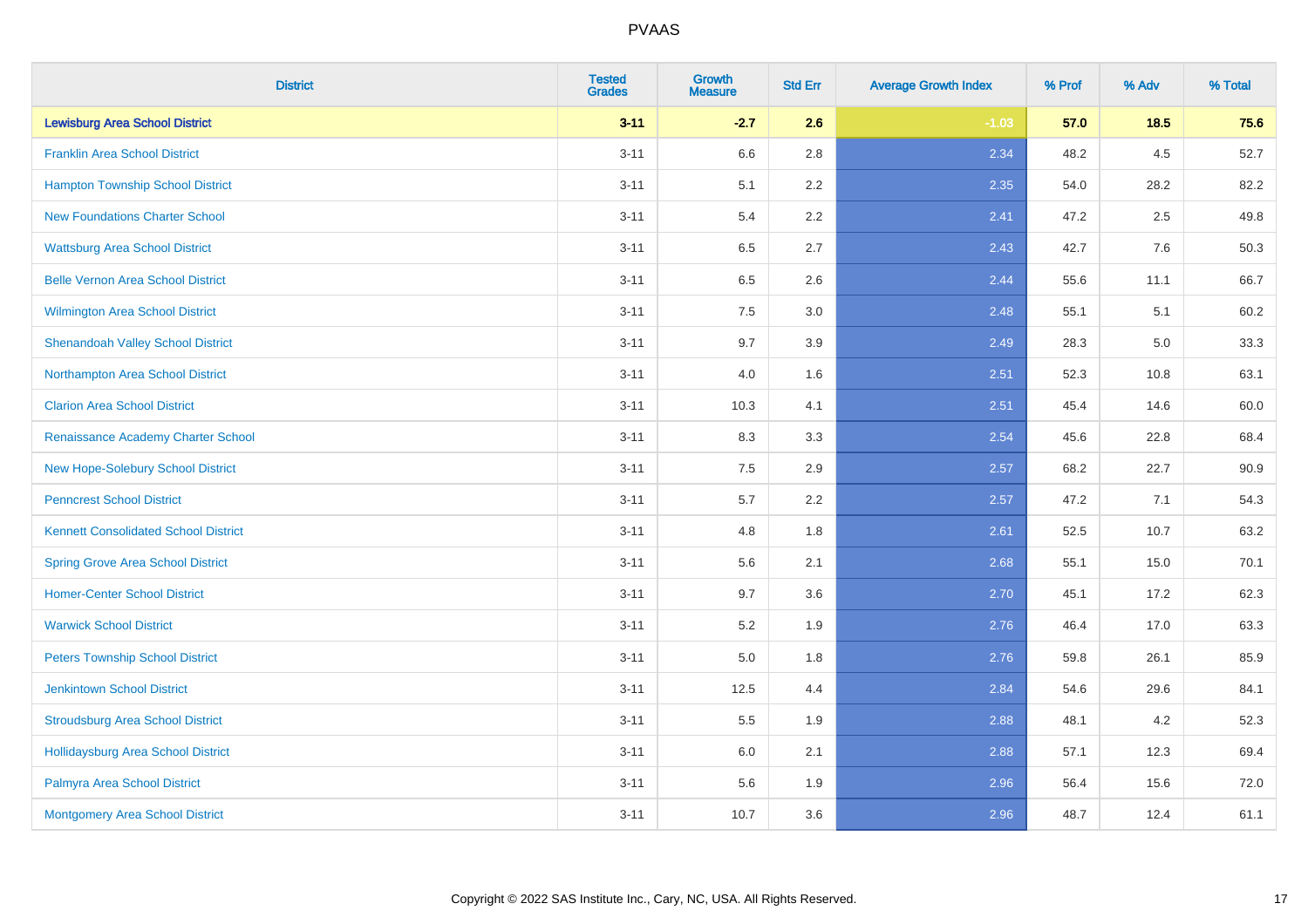| <b>District</b>                                | <b>Tested</b><br><b>Grades</b> | <b>Growth</b><br><b>Measure</b> | <b>Std Err</b> | <b>Average Growth Index</b> | % Prof | % Adv   | % Total |
|------------------------------------------------|--------------------------------|---------------------------------|----------------|-----------------------------|--------|---------|---------|
| <b>Lewisburg Area School District</b>          | $3 - 11$                       | $-2.7$                          | 2.6            | $-1.03$                     | 57.0   | 18.5    | 75.6    |
| <b>Neshaminy School District</b>               | $3 - 11$                       | 4.0                             | 1.3            | 3.02                        | 58.7   | $9.5\,$ | 68.2    |
| Northeastern York School District              | $3 - 11$                       | 5.9                             | 2.0            | 3.03                        | 51.1   | 16.6    | 67.6    |
| <b>Northern Cambria School District</b>        | $3 - 11$                       | 10.0                            | 3.3            | 3.04                        | 47.4   | 5.1     | 52.6    |
| Saint Marys Area School District               | $3 - 11$                       | 7.8                             | 2.6            | 3.04                        | 57.0   | 8.2     | 65.2    |
| <b>Connellsville Area School District</b>      | $3 - 11$                       | 6.1                             | 2.0            | 3.05                        | 45.4   | 7.8     | 53.2    |
| <b>Ephrata Area School District</b>            | $3 - 11$                       | 5.6                             | 1.8            | 3.12                        | 54.7   | 9.5     | 64.2    |
| <b>Avon Grove Charter School</b>               | $3 - 11$                       | 9.0                             | 2.9            | 3.13                        | 58.8   | 16.7    | 75.5    |
| <b>Bethel Park School District</b>             | $3 - 11$                       | 5.6                             | 1.8            | 3.18                        | 65.3   | 18.6    | 83.9    |
| <b>Jamestown Area School District</b>          | $3 - 11$                       | 13.5                            | 4.2            | 3.19                        | 64.4   | 13.3    | 77.8    |
| <b>Sayre Area School District</b>              | $3 - 11$                       | 11.2                            | 3.5            | 3.20                        | 52.2   | 7.5     | 59.7    |
| <b>Wayne Highlands School District</b>         | $3 - 11$                       | 7.8                             | 2.4            | 3.23                        | 52.3   | 13.1    | 65.4    |
| <b>East Penn School District</b>               | $3 - 11$                       | 4.1                             | 1.3            | 3.27                        | 55.8   | 11.5    | 67.3    |
| <b>Mechanicsburg Area School District</b>      | $3 - 11$                       | 5.9                             | 1.8            | 3.29                        | 57.2   | 13.7    | 70.9    |
| <b>Central Dauphin School District</b>         | $3 - 11$                       | 4.4                             | 1.3            | 3.32                        | 53.3   | 7.4     | 60.7    |
| <b>Mastery Charter School - Hardy Williams</b> | $3 - 11$                       | 11.4                            | 3.4            | 3.33                        | 44.3   | 5.7     | 50.0    |
| Pennsylvania Virtual Charter School            | $3 - 11$                       | 11.8                            | 3.5            | 3.37                        | 56.5   | 11.1    | 67.6    |
| <b>School Lane Charter School</b>              | $3 - 11$                       | 12.4                            | 3.6            | 3.43                        | 59.1   | 9.8     | 68.9    |
| <b>Whitehall-Coplay School District</b>        | $3 - 11$                       | 6.1                             | 1.8            | 3.45                        | 49.3   | 7.4     | 56.6    |
| Hamburg Area School District                   | $3 - 11$                       | 8.9                             | 2.5            | 3.63                        | 43.5   | 8.2     | 51.7    |
| <b>Eastern York School District</b>            | $3 - 11$                       | 9.6                             | 2.6            | 3.71                        | 56.3   | 12.6    | 68.9    |
| <b>Midd-West School District</b>               | $3 - 11$                       | 10.3                            | 2.7            | 3.80                        | 58.0   | 13.4    | 71.4    |
| <b>Octorara Area School District</b>           | $3 - 11$                       | 9.1                             | 2.4            | 3.82                        | 52.1   | 8.5     | 60.6    |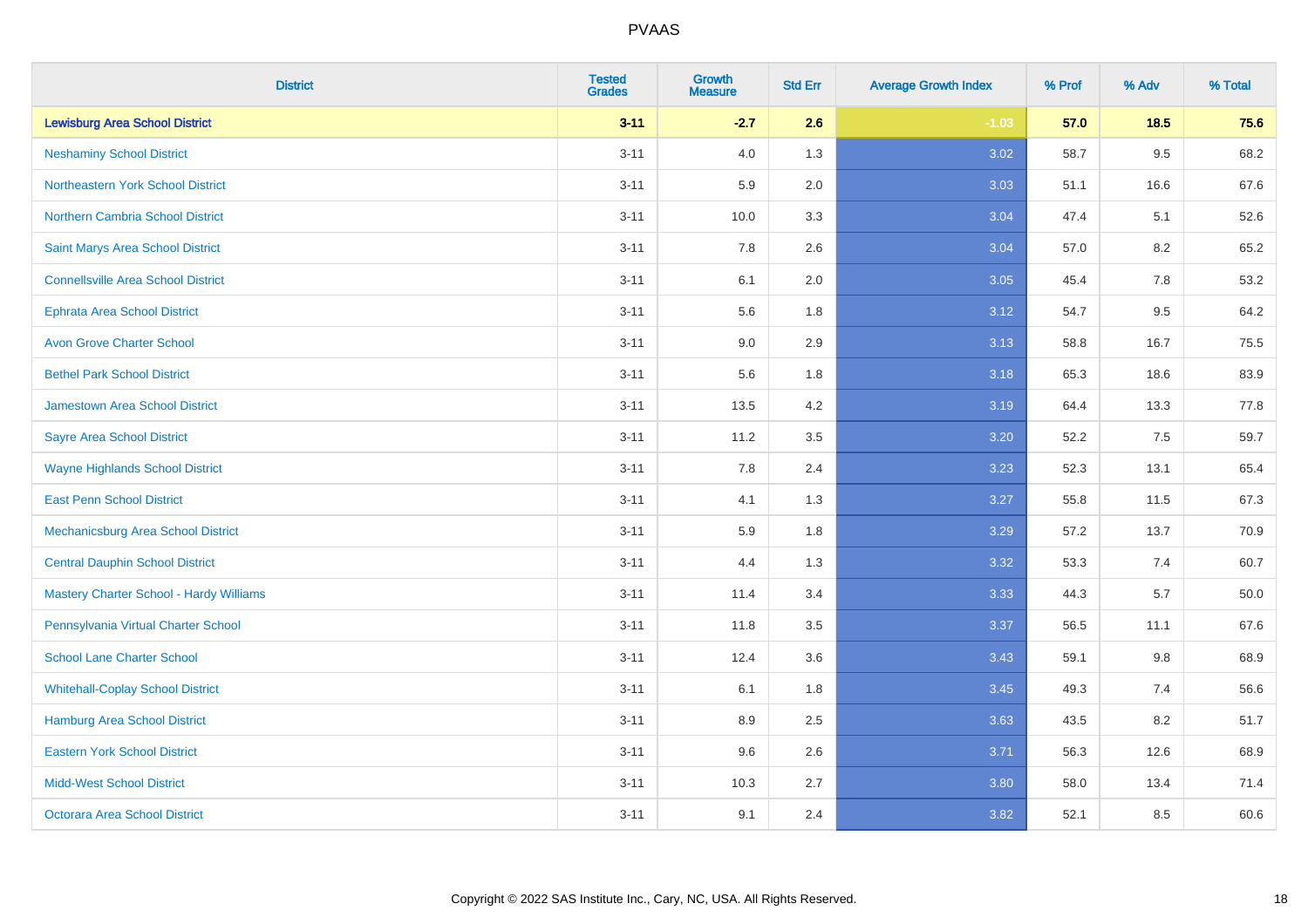| <b>District</b>                               | <b>Tested</b><br><b>Grades</b> | <b>Growth</b><br><b>Measure</b> | <b>Std Err</b> | <b>Average Growth Index</b> | % Prof | % Adv | % Total |
|-----------------------------------------------|--------------------------------|---------------------------------|----------------|-----------------------------|--------|-------|---------|
| <b>Lewisburg Area School District</b>         | $3 - 11$                       | $-2.7$                          | 2.6            | $-1.03$                     | 57.0   | 18.5  | 75.6    |
| <b>Eastern Lebanon County School District</b> | $3 - 11$                       | 8.6                             | $2.2\,$        | 3.84                        | 48.8   | 11.4  | 60.3    |
| <b>Lake-Lehman School District</b>            | $3 - 11$                       | 10.8                            | 2.7            | 3.93                        | 55.3   | 7.9   | 63.2    |
| <b>Greenwood School District</b>              | $3 - 11$                       | 15.9                            | 3.9            | 4.11                        | 50.0   | 25.0  | 75.0    |
| <b>Moon Area School District</b>              | $3 - 11$                       | 8.2                             | 1.9            | 4.25                        | 58.7   | 18.5  | 77.2    |
| <b>Parkland School District</b>               | $3 - 11$                       | 5.3                             | 1.2            | 4.30                        | 58.0   | 22.3  | 80.4    |
| <b>Iroquois School District</b>               | $3 - 11$                       | 13.1                            | 3.0            | 4.35                        | 48.2   | 7.8   | 56.0    |
| <b>Spring-Ford Area School District</b>       | $3 - 11$                       | 6.0                             | 1.3            | 4.46                        | 60.8   | 16.5  | 77.4    |
| Northern Bedford County School District       | $3 - 11$                       | 16.5                            | 3.6            | 4.58                        | 51.7   | 20.0  | 71.7    |
| <b>Littlestown Area School District</b>       | $3 - 11$                       | 11.4                            | 2.5            | 4.62                        | 55.2   | 10.4  | 65.6    |
| <b>Conestoga Valley School District</b>       | $3 - 11$                       | 8.7                             | 1.8            | 4.69                        | 60.3   | 13.5  | 73.8    |
| <b>Derry Area School District</b>             | $3 - 11$                       | 13.2                            | 2.8            | 4.69                        | 60.0   | 12.5  | 72.5    |
| <b>Fort Leboeuf School District</b>           | $3 - 11$                       | 11.7                            | 2.5            | 4.73                        | 48.5   | 21.1  | 69.6    |
| <b>Shippensburg Area School District</b>      | $3 - 11$                       | 9.3                             | 1.9            | 4.84                        | 53.1   | 10.2  | 63.3    |
| <b>York Suburban School District</b>          | $3 - 11$                       | 10.1                            | 2.1            | 4.91                        | 53.5   | 27.8  | 81.3    |
| <b>West Perry School District</b>             | $3 - 11$                       | 12.5                            | 2.5            | 4.99                        | 56.6   | 8.4   | 65.0    |
| <b>Cornwall-Lebanon School District</b>       | $3 - 11$                       | 8.3                             | 1.6            | 5.08                        | 47.2   | 8.4   | 55.6    |
| <b>Cocalico School District</b>               | $3 - 11$                       | 10.6                            | 2.0            | 5.18                        | 50.8   | 14.1  | 64.8    |
| <b>Haverford Township School District</b>     | $3 - 11$                       | 8.0                             | 1.5            | 5.27                        | 53.0   | 25.5  | 78.6    |
| Fox Chapel Area School District               | $3 - 11$                       | 9.8                             | 1.8            | 5.36                        | 56.6   | 28.6  | 85.2    |
| <b>Mifflin County School District</b>         | $3 - 11$                       | 9.1                             | 1.7            | 5.49                        | 47.1   | 6.7   | 53.8    |
| <b>Unionville-Chadds Ford School District</b> | $3 - 11$                       | 17.1                            | 3.1            | 5.51                        | 68.1   | 13.2  | 81.3    |
| <b>Mountain View School District</b>          | $3 - 11$                       | 20.9                            | 3.5            | 5.91                        | 57.8   | 20.3  | 78.1    |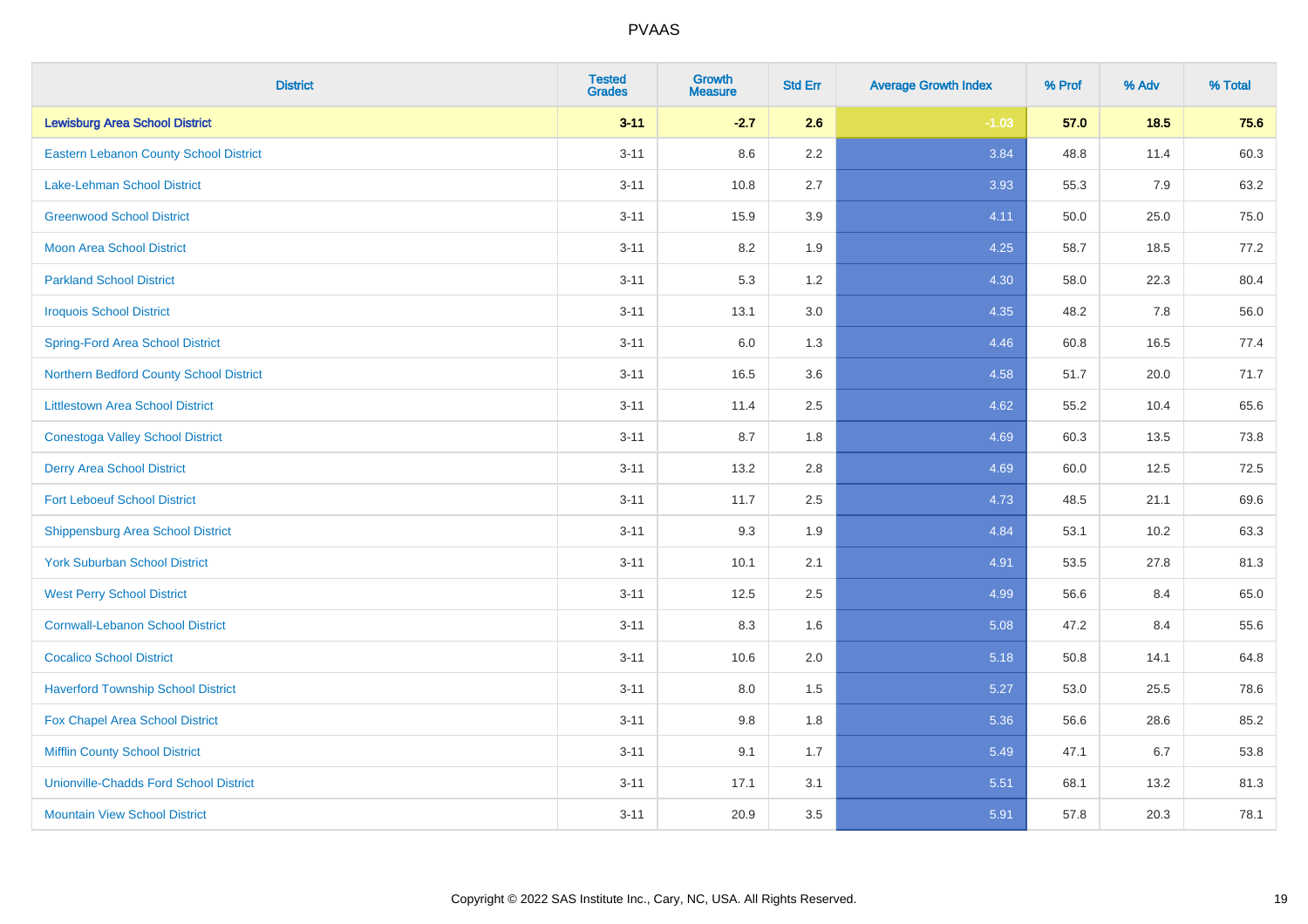| <b>District</b>                          | <b>Tested</b><br><b>Grades</b> | <b>Growth</b><br><b>Measure</b> | <b>Std Err</b> | <b>Average Growth Index</b> | % Prof | % Adv | % Total |
|------------------------------------------|--------------------------------|---------------------------------|----------------|-----------------------------|--------|-------|---------|
| <b>Lewisburg Area School District</b>    | $3 - 11$                       | $-2.7$                          | 2.6            | $-1.03$                     | 57.0   | 18.5  | 75.6    |
| <b>Saucon Valley School District</b>     | $3 - 11$                       | 14.7                            | $2.5\,$        | 5.98                        | 48.7   | 20.2  | 69.0    |
| <b>Abington Heights School District</b>  | $3 - 11$                       | 13.5                            | 2.2            | 6.27                        | 58.3   | 16.2  | 74.5    |
| <b>Pine-Richland School District</b>     | $3 - 11$                       | 11.5                            | 1.8            | 6.31                        | 60.6   | 24.4  | 85.0    |
| <b>Deer Lakes School District</b>        | $3 - 11$                       | 17.0                            | 2.7            | 6.32                        | 61.5   | 16.4  | 77.9    |
| <b>Hazleton Area School District</b>     | $3 - 11$                       | 9.6                             | 1.4            | 6.77                        | 45.0   | 7.8   | 52.9    |
| Southern York County School District     | $3 - 11$                       | 14.2                            | 2.1            | 6.91                        | 55.1   | 18.1  | 73.1    |
| <b>Delaware Valley School District</b>   | $3 - 11$                       | 12.6                            | 1.8            | 6.93                        | 55.2   | 16.2  | 71.4    |
| <b>Reading School District</b>           | $3 - 11$                       | 10.1                            | 1.4            | 7.25                        | 24.7   | 2.4   | 27.2    |
| <b>Valley View School District</b>       | $3 - 11$                       | 18.1                            | 2.4            | 7.42                        | 53.7   | 14.7  | 68.4    |
| Pennsylvania Cyber Charter School        | $3 - 11$                       | 11.6                            | 1.5            | 7.54                        | 46.3   | 5.0   | 51.3    |
| <b>Upper Merion Area School District</b> | $3 - 11$                       | 15.3                            | 2.0            | 7.62                        | 59.3   | 19.3  | 78.6    |
| <b>Council Rock School District</b>      | $3 - 11$                       | 8.9                             | 1.2            | 7.65                        | 62.8   | 16.6  | 79.4    |
| <b>Penn-Trafford School District</b>     | $3 - 11$                       | 13.4                            | 1.7            | 7.87                        | 62.3   | 21.9  | 84.2    |
| <b>Pennsbury School District</b>         | $3 - 11$                       | 11.7                            | 1.5            | 7.90                        | 60.1   | 21.3  | 81.3    |
| <b>Great Valley School District</b>      | $3 - 11$                       | 15.0                            | 1.9            | 7.98                        | 50.0   | 35.0  | 85.0    |
| Northern York County School District     | $3 - 11$                       | 15.6                            | 2.0            | 7.98                        | 57.4   | 11.5  | 68.8    |
| <b>Springfield School District</b>       | $3 - 11$                       | 13.8                            | 1.7            | 7.99                        | 60.9   | 21.5  | 82.4    |
| <b>Bethlehem Area School District</b>    | $3 - 11$                       | 9.3                             | 1.1            | 8.15                        | 44.7   | 12.0  | 56.7    |
| <b>Colonial School District</b>          | $3 - 11$                       | 14.0                            | 1.7            | 8.21                        | 60.2   | 19.6  | 79.8    |
| <b>Souderton Area School District</b>    | $3 - 11$                       | 12.4                            | 1.5            | 8.28                        | 61.7   | 15.2  | 76.9    |
| <b>North Penn School District</b>        | $3 - 11$                       | 9.1                             | 1.1            | 8.36                        | 55.8   | 17.0  | 72.8    |
| <b>Dallastown Area School District</b>   | $3 - 11$                       | 13.5                            | 1.5            | 8.84                        | 56.0   | 17.9  | 73.8    |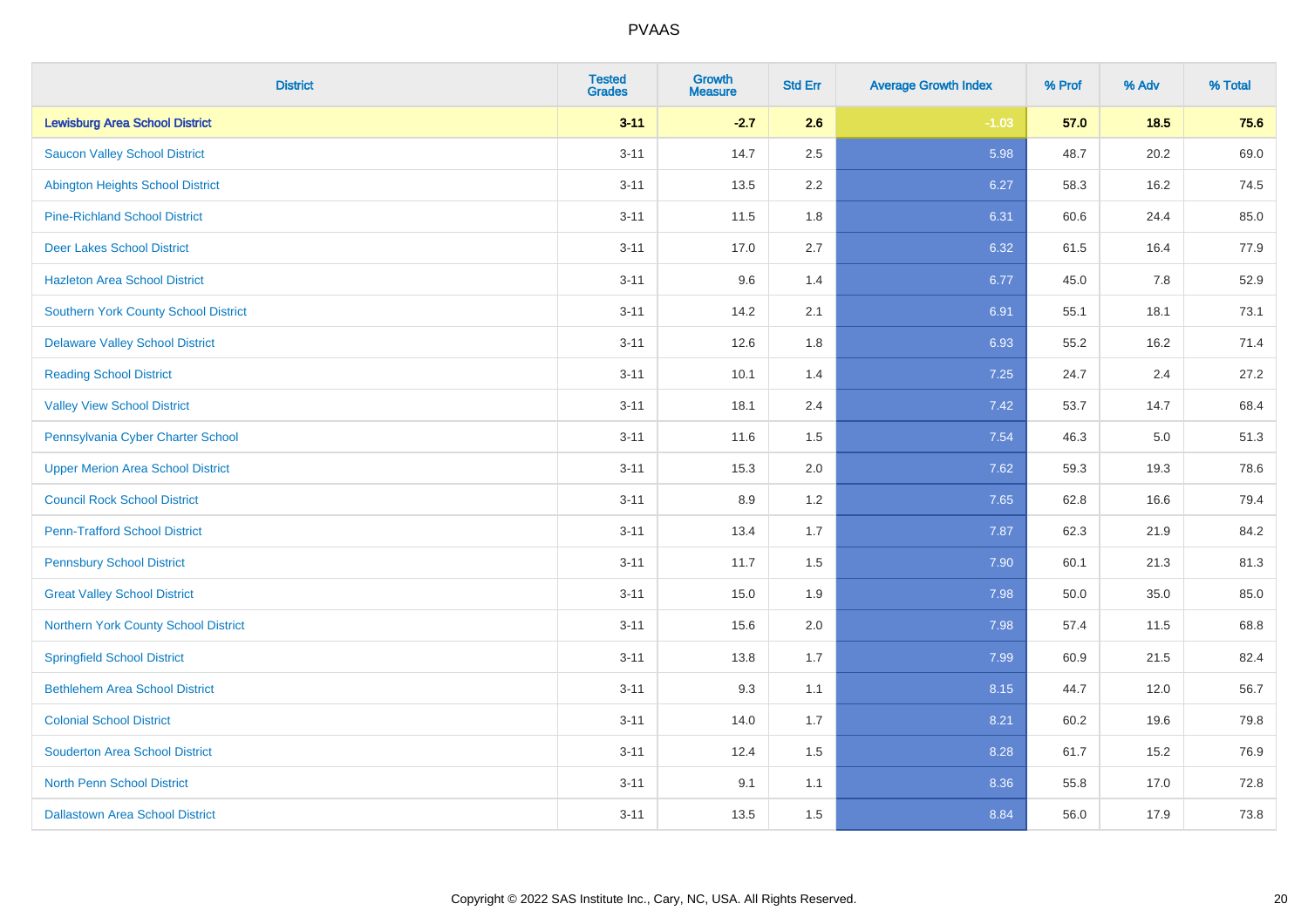| <b>District</b>                           | <b>Tested</b><br><b>Grades</b> | <b>Growth</b><br><b>Measure</b> | <b>Std Err</b> | <b>Average Growth Index</b> | % Prof | % Adv   | % Total |
|-------------------------------------------|--------------------------------|---------------------------------|----------------|-----------------------------|--------|---------|---------|
| <b>Lewisburg Area School District</b>     | $3 - 11$                       | $-2.7$                          | 2.6            | $-1.03$                     | 57.0   | 18.5    | 75.6    |
| <b>Norwin School District</b>             | $3 - 11$                       | 18.0                            | 1.7            | 10.37                       | 58.5   | 27.0    | 85.4    |
| <b>West Chester Area School District</b>  | $3 - 11$                       | 12.6                            | 1.2            | 10.38                       | 66.8   | 20.2    | 87.0    |
| <b>Upper Saint Clair School District</b>  | $3 - 11$                       | 18.5                            | 1.7            | 10.65                       | 61.8   | 30.1    | 91.9    |
| <b>Downingtown Area School District</b>   | $3 - 11$                       | 12.1                            | 1.1            | 10.67                       | 60.0   | 23.5    | 83.6    |
| <b>Upper Perkiomen School District</b>    | $3 - 11$                       | 22.1                            | 2.1            | 10.74                       | 57.7   | 13.2    | 70.9    |
| North Allegheny School District           | $3 - 11$                       | 17.4                            | 1.3            | 13.52                       | 59.5   | 28.1    | 87.6    |
| <b>State College Area School District</b> | $3 - 11$                       | 20.5                            | 1.4            | 14.33                       | 58.0   | 25.9    | 84.0    |
| <b>Lower Merion School District</b>       | $3 - 11$                       | 19.0                            | 1.3            | 14.93                       | 55.6   | 29.9    | 85.5    |
| <b>York City School District</b>          | $3 - 12$                       | $-28.9$                         | 2.1            | $-13.59$                    | 6.0    | 0.3     | $6.2\,$ |
| <b>Lancaster School District</b>          | $3 - 12$                       | $-15.8$                         | 1.5            | $-10.90$                    | 14.6   | 2.3     | 16.9    |
| <b>Erie City School District</b>          | $3 - 12$                       | $-14.5$                         | 1.6            | $-9.26$                     | 25.4   | 3.0     | 28.4    |
| Norristown Area School District           | $3 - 12$                       | $-12.8$                         | 1.6            | $-7.98$                     | 23.5   | $2.3\,$ | 25.7    |
| <b>Tulpehocken Area School District</b>   | $3 - 12$                       | $-13.7$                         | 2.8            | $-4.81$                     | 36.7   | 2.8     | 39.4    |
| <b>Penns Manor Area School District</b>   | $3 - 12$                       | $-17.0$                         | 3.7            | $-4.52$                     | 29.7   | 3.1     | 32.8    |
| <b>Annville-Cleona School District</b>    | $3 - 12$                       | $-12.1$                         | 2.7            | $-4.46$                     | 34.9   | 7.8     | 42.6    |
| <b>Lampeter-Strasburg School District</b> | $3 - 12$                       | $-8.6$                          | 2.0            | $-4.33$                     | 55.1   | 9.8     | 64.8    |
| <b>West Mifflin Area School District</b>  | $3 - 12$                       | $-12.3$                         | 2.9            | $-4.22$                     | 39.7   | 10.3    | 50.0    |
| Catasauqua Area School District           | $3 - 12$                       | $-12.1$                         | 3.0            | $-4.00$                     | 36.8   | 7.6     | 44.3    |
| <b>Bradford Area School District</b>      | $3 - 12$                       | $-9.3$                          | 2.4            | $-3.87$                     | 45.8   | 8.3     | 54.2    |
| Northern Lehigh School District           | $3 - 12$                       | $-10.4$                         | 2.7            | $-3.82$                     | 28.0   | 9.3     | 37.3    |
| <b>Interboro School District</b>          | $3 - 12$                       | $-7.3$                          | 2.1            | $-3.43$                     | 46.6   | 4.8     | 51.4    |
| <b>Tamaqua Area School District</b>       | $3 - 12$                       | $-8.2$                          | 2.5            | $-3.24$                     | 44.5   | 1.9     | 46.4    |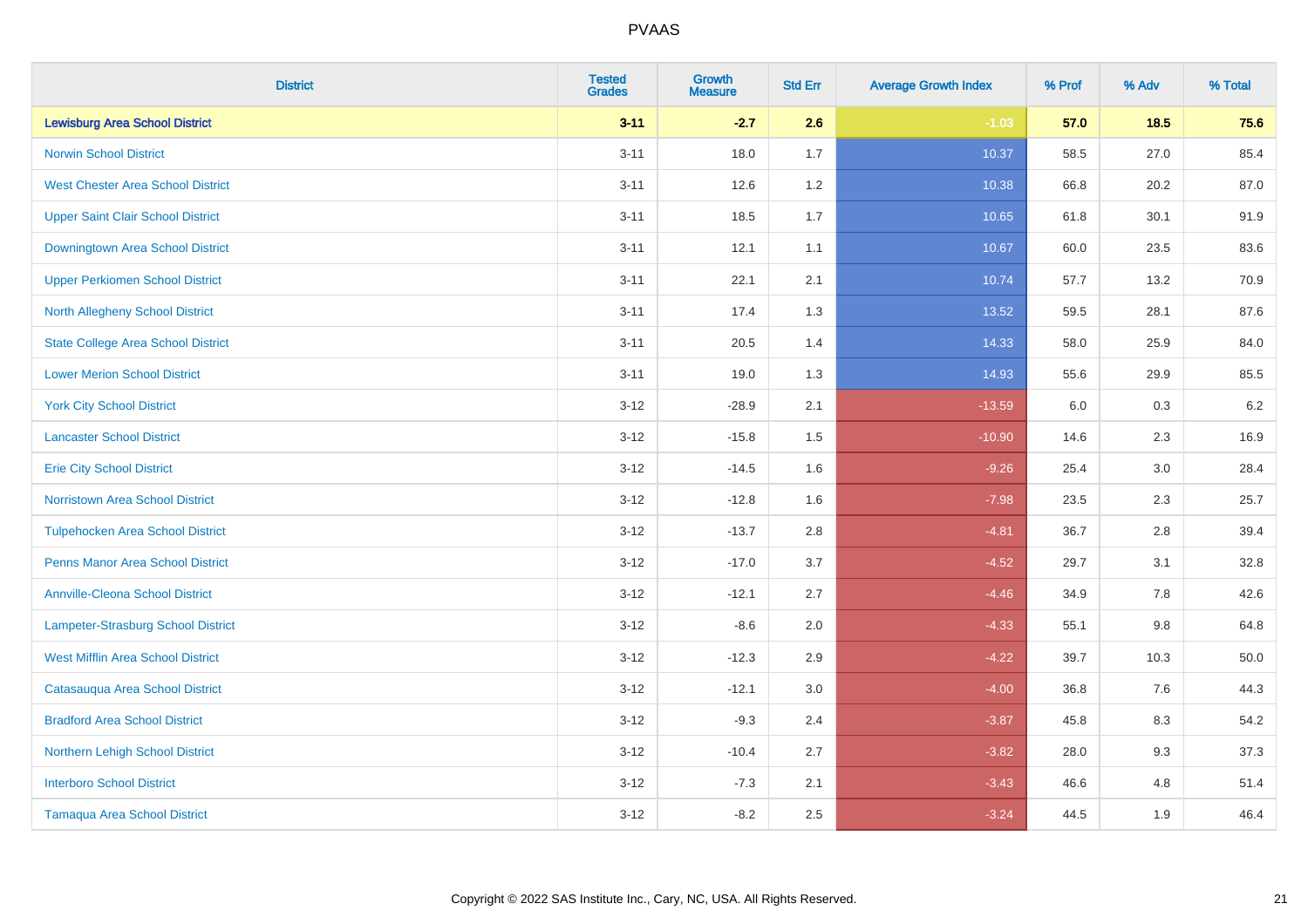| <b>District</b>                                 | <b>Tested</b><br><b>Grades</b> | Growth<br><b>Measure</b> | <b>Std Err</b> | <b>Average Growth Index</b> | % Prof | % Adv   | % Total |
|-------------------------------------------------|--------------------------------|--------------------------|----------------|-----------------------------|--------|---------|---------|
| <b>Lewisburg Area School District</b>           | $3 - 11$                       | $-2.7$                   | 2.6            | $-1.03$                     | 57.0   | 18.5    | 75.6    |
| <b>Waynesboro Area School District</b>          | $3 - 12$                       | $-6.1$                   | 1.9            | $-3.20$                     | 50.0   | 6.8     | 56.8    |
| <b>Conneaut School District</b>                 | $3 - 12$                       | $-7.5$                   | 2.6            | $-2.91$                     | 38.4   | 7.4     | 45.8    |
| <b>Easton Area School District</b>              | $3 - 12$                       | $-4.1$                   | 1.4            | $-2.91$                     | 39.9   | 4.0     | 43.9    |
| <b>Union City Area School District</b>          | $3 - 12$                       | $-10.2$                  | 3.6            | $-2.87$                     | 42.9   | 3.2     | 46.0    |
| <b>Northern Potter School District</b>          | $3 - 12$                       | $-13.1$                  | 4.6            | $-2.84$                     | 37.5   | 0.0     | 37.5    |
| <b>Quakertown Community School District</b>     | $3 - 12$                       | $-4.4$                   | 1.6            | $-2.70$                     | 56.5   | 10.0    | 66.6    |
| <b>New Castle Area School District</b>          | $3 - 12$                       | $-6.4$                   | 2.4            | $-2.66$                     | 32.5   | 4.3     | 36.8    |
| Northern Tioga School District                  | $3 - 12$                       | $-7.5$                   | 2.8            | $-2.64$                     | 54.0   | 1.2     | 55.2    |
| <b>Juniata County School District</b>           | $3 - 12$                       | $-4.9$                   | 2.1            | $-2.26$                     | 38.5   | $2.9\,$ | 41.4    |
| <b>Keystone Education Center Charter School</b> | $3 - 12$                       | $-12.9$                  | 5.9            | $-2.19$                     | 28.0   | 0.0     | 28.0    |
| <b>Susquehanna Township School District</b>     | $3 - 12$                       | $-5.8$                   | 2.7            | $-2.17$                     | 36.0   | 5.6     | 41.6    |
| <b>Forest City Regional School District</b>     | $3 - 12$                       | $-6.0$                   | 3.0            | $-1.96$                     | 44.1   | 0.0     | 44.1    |
| <b>Central Columbia School District</b>         | $3 - 12$                       | $-4.8$                   | 2.6            | $-1.86$                     | 53.7   | 14.8    | 68.5    |
| <b>Brownsville Area School District</b>         | $3 - 12$                       | $-7.2$                   | 3.9            | $-1.83$                     | 34.4   | 6.1     | 40.5    |
| <b>Old Forge School District</b>                | $3 - 12$                       | $-5.9$                   | 3.4            | $-1.73$                     | 52.9   | 7.1     | 60.0    |
| <b>Twin Valley School District</b>              | $3 - 12$                       | $-3.6$                   | 2.1            | $-1.69$                     | 49.6   | 7.1     | 56.8    |
| <b>Pottstown School District</b>                | $3 - 12$                       | $-4.0$                   | 2.4            | $-1.68$                     | 29.8   | $1.2$   | 31.0    |
| <b>Bristol Borough School District</b>          | $3 - 12$                       | $-4.3$                   | 3.4            | $-1.27$                     | 39.7   | 1.3     | 41.0    |
| <b>Apollo-Ridge School District</b>             | $3 - 12$                       | $-4.7$                   | 3.7            | $-1.24$                     | 50.0   | 10.0    | 60.0    |
| <b>Scranton School District</b>                 | $3-12$                         | $-2.9$                   | 2.4            | $-1.22$                     | 45.6   | 3.6     | 49.1    |
| <b>Chestnut Ridge School District</b>           | $3 - 12$                       | $-3.4$                   | 2.9            | $-1.17$                     | 46.6   | 5.8     | 52.4    |
| <b>Conemaugh Township Area School District</b>  | $3 - 12$                       | $-3.7$                   | 3.4            | $-1.09$                     | 53.8   | 17.6    | 71.4    |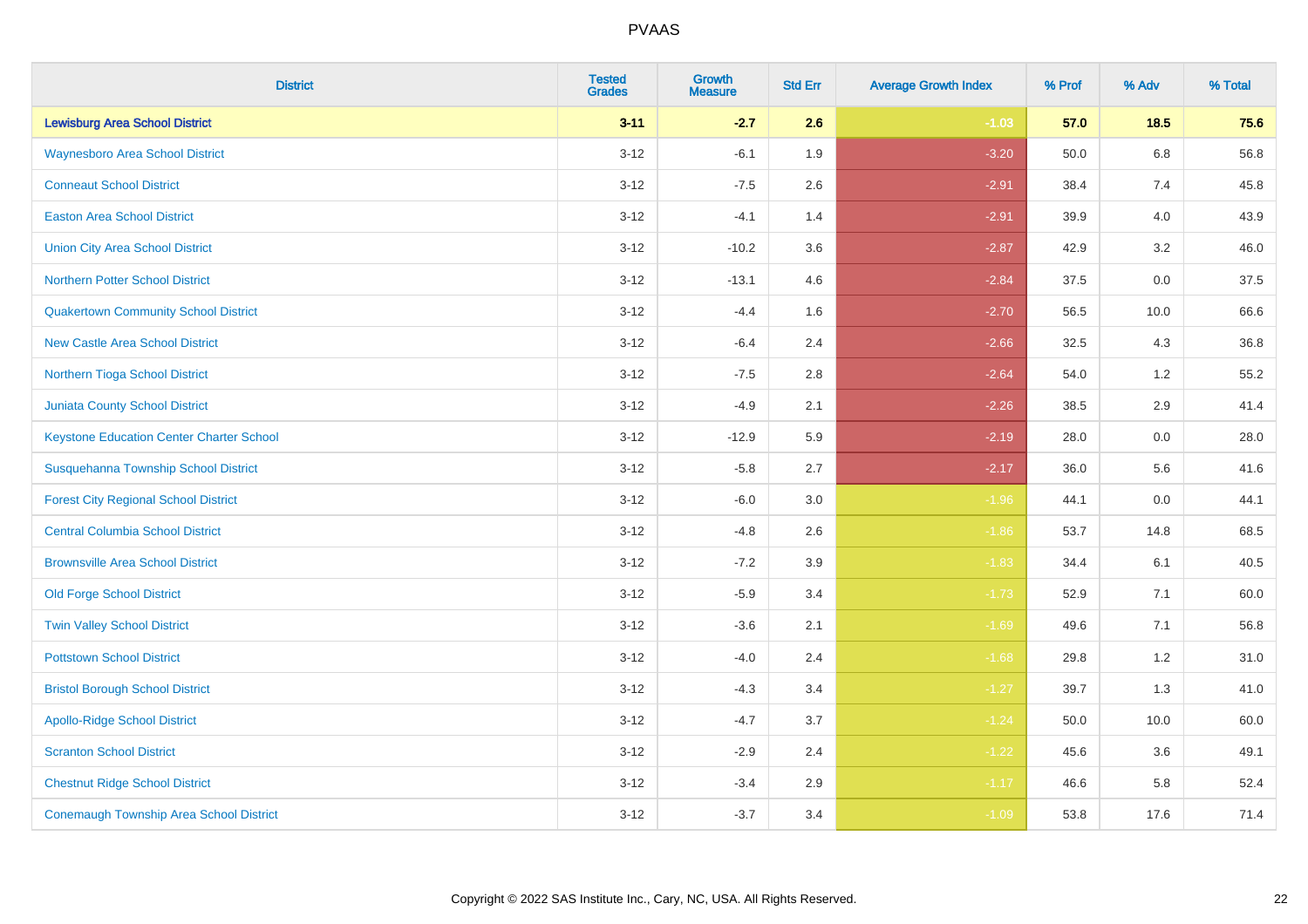| <b>District</b>                               | <b>Tested</b><br><b>Grades</b> | <b>Growth</b><br><b>Measure</b> | <b>Std Err</b> | <b>Average Growth Index</b> | % Prof | % Adv | % Total |
|-----------------------------------------------|--------------------------------|---------------------------------|----------------|-----------------------------|--------|-------|---------|
| <b>Lewisburg Area School District</b>         | $3 - 11$                       | $-2.7$                          | 2.6            | $-1.03$                     | 57.0   | 18.5  | 75.6    |
| <b>Columbia Borough School District</b>       | $3 - 12$                       | $-3.1$                          | 3.5            | $-0.89$                     | 29.5   | 1.9   | 31.4    |
| <b>Conemaugh Valley School District</b>       | $3 - 12$                       | $-3.2$                          | 4.1            | $-0.78$                     | 48.2   | 5.6   | 53.7    |
| <b>Turkeyfoot Valley Area School District</b> | $3 - 12$                       | $-4.3$                          | 5.6            | $-0.76$                     | 22.0   | 5.1   | 27.1    |
| <b>Clarion-Limestone Area School District</b> | $3 - 12$                       | $-2.5$                          | 4.1            | $-0.60$                     | 56.8   | 6.8   | 63.6    |
| <b>Manheim Township School District</b>       | $3 - 12$                       | $-0.9$                          | 1.6            | $-0.58$                     | 53.2   | 15.5  | 68.7    |
| Elizabethtown Area School District            | $3 - 12$                       | $-0.9$                          | 1.9            | $-0.47$                     | 50.0   | 11.2  | 61.2    |
| <b>Conewago Valley School District</b>        | $3 - 12$                       | $-0.9$                          | 2.0            | $-0.45$                     | 51.7   | 9.6   | 61.3    |
| <b>Bangor Area School District</b>            | $3 - 12$                       | $-0.9$                          | 2.0            | $-0.43$                     | 44.3   | 4.7   | 49.0    |
| <b>Panther Valley School District</b>         | $3 - 12$                       | $-0.6$                          | 3.3            | $-0.19$                     | 47.9   | 4.3   | 52.1    |
| Millville Area School District                | $3 - 12$                       | $-0.9$                          | 4.7            | $-0.18$                     | 51.4   | 5.4   | 56.8    |
| <b>Kutztown Area School District</b>          | $3 - 12$                       | $-0.2$                          | 3.2            | $-0.05$                     | 55.4   | 13.3  | 68.7    |
| <b>Avella Area School District</b>            | $3 - 12$                       | $-0.3$                          | 4.7            | $-0.05$                     | 49.3   | 14.5  | 63.8    |
| <b>Smethport Area School District</b>         | $3 - 12$                       | 0.6                             | 3.9            | 0.15                        | 37.0   | 1.8   | 38.9    |
| <b>Wyomissing Area School District</b>        | $3 - 12$                       | 0.8                             | 2.6            | 0.33                        | 55.7   | 17.6  | 73.3    |
| <b>Tussey Mountain School District</b>        | $3 - 12$                       | 1.5                             | 3.7            | 0.40                        | 38.6   | 1.8   | 40.4    |
| <b>Newport School District</b>                | $3 - 12$                       | 1.4                             | 3.5            | 0.41                        | 51.5   | 10.3  | 61.8    |
| <b>Roberto Clemente Charter School</b>        | $3 - 12$                       | 2.2                             | 4.9            | 0.45                        | 27.5   | 5.0   | 32.5    |
| <b>Purchase Line School District</b>          | $3 - 12$                       | 1.7                             | 3.5            | 0.47                        | 43.1   | 5.4   | 48.5    |
| <b>Radnor Township School District</b>        | $3 - 12$                       | 1.0                             | 2.1            | 0.50                        | 65.0   | 23.2  | 88.2    |
| <b>Union School District</b>                  | $3 - 12$                       | 2.3                             | 4.2            | 0.54                        | 32.6   | 7.0   | 39.5    |
| <b>Camp Hill School District</b>              | $3 - 12$                       | 2.3                             | 3.0            | 0.78                        | 53.6   | 17.5  | 71.1    |
| North Clarion County School District          | $3 - 12$                       | 3.7                             | 4.3            | 0.85                        | 67.5   | 15.0  | 82.5    |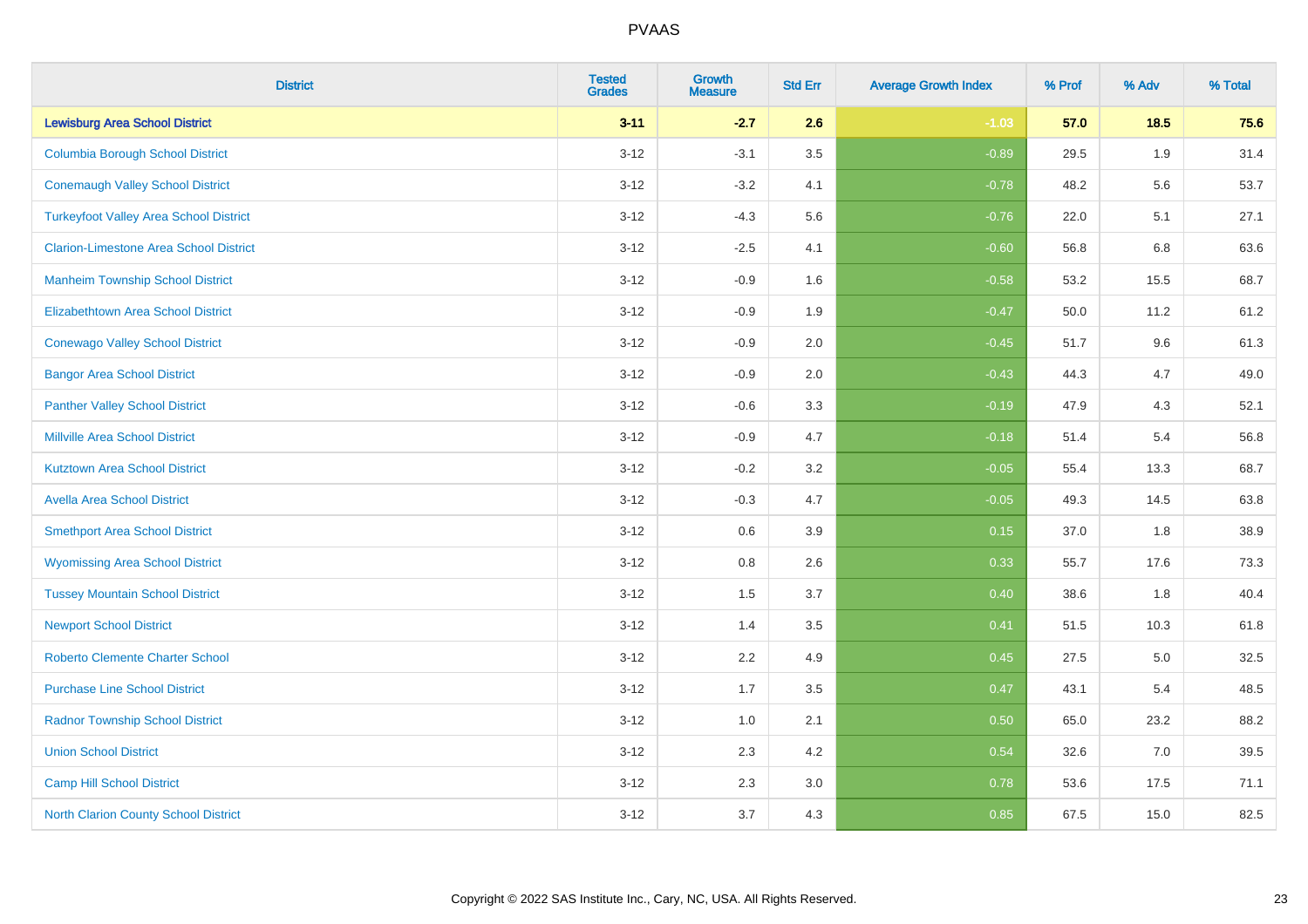| <b>District</b>                                        | <b>Tested</b><br><b>Grades</b> | <b>Growth</b><br><b>Measure</b> | <b>Std Err</b> | <b>Average Growth Index</b> | % Prof | % Adv   | % Total  |
|--------------------------------------------------------|--------------------------------|---------------------------------|----------------|-----------------------------|--------|---------|----------|
| <b>Lewisburg Area School District</b>                  | $3 - 11$                       | $-2.7$                          | 2.6            | $-1.03$                     | 57.0   | 18.5    | 75.6     |
| <b>Woodland Hills School District</b>                  | $3 - 12$                       | 3.2                             | 2.6            | 1.22                        | 31.4   | $3.6\,$ | $35.0\,$ |
| <b>Donegal School District</b>                         | $3 - 12$                       | 3.1                             | 2.4            | 1.29                        | 60.6   | 9.1     | 69.7     |
| <b>West York Area School District</b>                  | $3 - 12$                       | 3.2                             | 2.3            | 1.38                        | 53.8   | 4.4     | 58.2     |
| <b>Loyalsock Township School District</b>              | $3 - 12$                       | 4.2                             | 2.8            | $1.47$                      | 54.3   | 2.1     | 56.4     |
| <b>Hermitage School District</b>                       | $3 - 12$                       | 3.8                             | 2.4            | 1.60                        | 57.5   | 9.3     | 66.8     |
| <b>Oswayo Valley School District</b>                   | $3 - 12$                       | 8.5                             | 5.0            | 1.68                        | 50.0   | 16.7    | 66.7     |
| <b>Pottsville Area School District</b>                 | $3 - 12$                       | 4.4                             | 2.3            | 1.94                        | 44.8   | 5.4     | 50.2     |
| <b>West Allegheny School District</b>                  | $3 - 12$                       | 4.0                             | 2.1            | 1.96                        | 63.1   | 15.7    | 78.8     |
| Altoona Area School District                           | $3 - 12$                       | 3.3                             | 1.6            | 1.99                        | 47.7   | 8.2     | 55.9     |
| <b>Chester Charter Scholars Academy Charter School</b> | $3 - 12$                       | 8.4                             | 4.1            | 2.03                        | 23.4   | 0.0     | 23.4     |
| South Western School District                          | $3 - 12$                       | 3.9                             | 1.9            | 2.08                        | 60.2   | 8.1     | 68.3     |
| <b>Grove City Area School District</b>                 | $3 - 12$                       | 5.1                             | 2.4            | 2.09                        | 36.4   | 16.5    | 52.8     |
| <b>Eastern Lancaster County School District</b>        | $3 - 12$                       | 4.5                             | 2.2            | 2.09                        | 46.3   | 11.4    | 57.6     |
| Pennsylvania Distance Learning Charter School          | $3 - 12$                       | 9.3                             | 4.2            | 2.22                        | 42.2   | 3.1     | 45.3     |
| Lincoln Leadership Academy Charter School              | $3 - 12$                       | 14.2                            | 6.4            | 2.22                        | 23.5   | $0.0\,$ | 23.5     |
| People For People Charter School                       | $3 - 12$                       | 13.3                            | 5.5            | 2.43                        | 13.5   | 0.0     | 13.5     |
| <b>Wyalusing Area School District</b>                  | $3 - 12$                       | 8.8                             | 3.3            | 2.68                        | 54.6   | 11.7    | 66.2     |
| <b>Hempfield Area School District</b>                  | $3 - 12$                       | 4.6                             | 1.6            | 2.86                        | 53.5   | 20.1    | 73.6     |
| <b>Daniel Boone Area School District</b>               | $3 - 12$                       | 5.7                             | 2.0            | 2.88                        | 51.0   | 11.5    | 62.6     |
| <b>Dover Area School District</b>                      | $3 - 12$                       | 6.0                             | 2.1            | 2.94                        | 52.2   | 6.0     | 58.2     |
| <b>Cranberry Area School District</b>                  | $3 - 12$                       | 9.2                             | 3.0            | 3.04                        | 47.5   | 10.2    | 57.6     |
| Ambridge Area School District                          | $3 - 12$                       | 9.1                             | 2.6            | 3.46                        | 50.4   | 10.7    | 61.1     |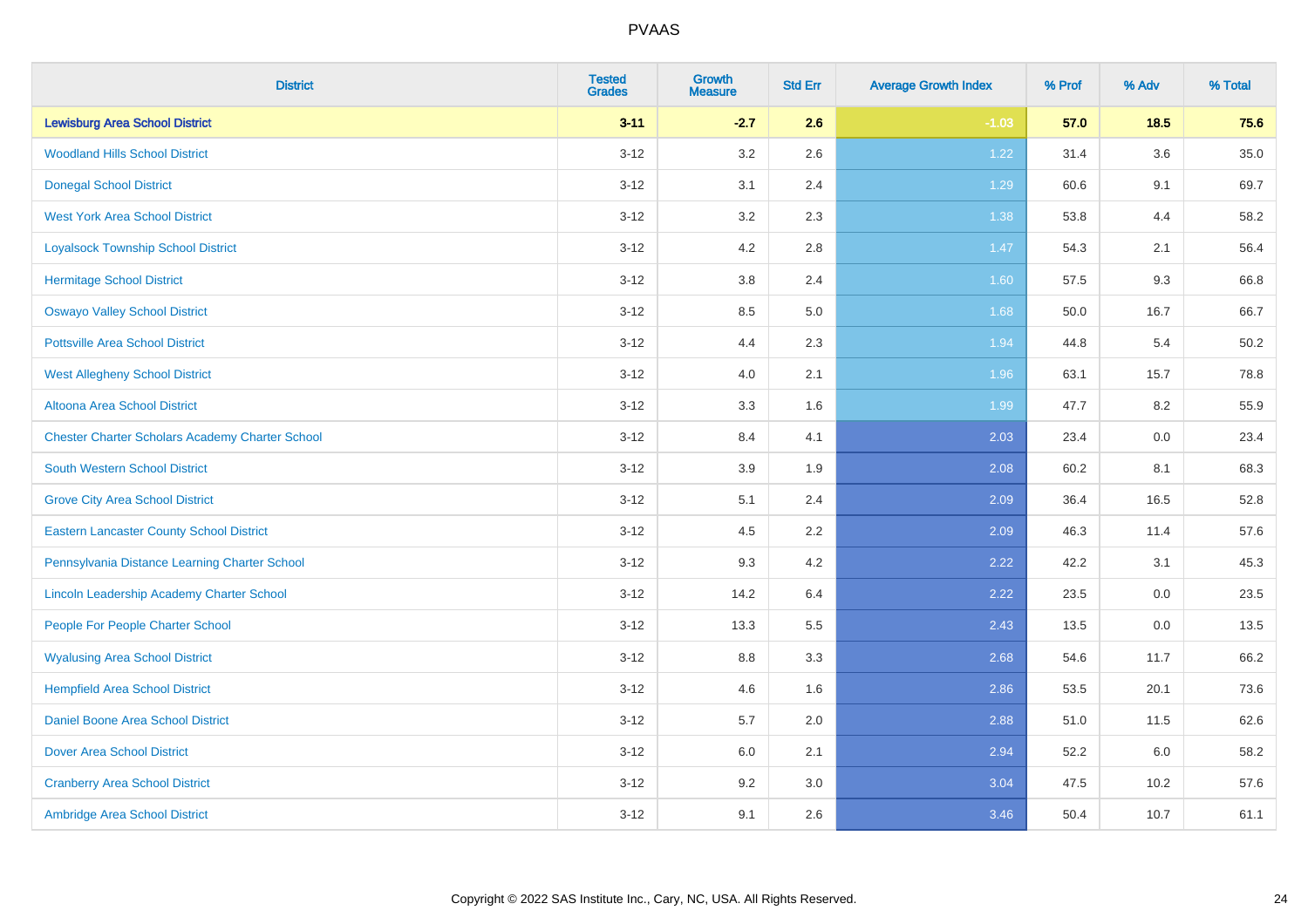| <b>District</b>                               | <b>Tested</b><br><b>Grades</b> | <b>Growth</b><br><b>Measure</b> | <b>Std Err</b> | <b>Average Growth Index</b> | % Prof | % Adv   | % Total |
|-----------------------------------------------|--------------------------------|---------------------------------|----------------|-----------------------------|--------|---------|---------|
| <b>Lewisburg Area School District</b>         | $3 - 11$                       | $-2.7$                          | 2.6            | $-1.03$                     | 57.0   | 18.5    | 75.6    |
| Pen Argyl Area School District                | $3 - 12$                       | 9.2                             | 2.7            | 3.46                        | 50.0   | 12.6    | 62.6    |
| Selinsgrove Area School District              | $3-12$                         | 8.3                             | 2.3            | 3.54                        | 56.8   | 10.0    | 66.8    |
| <b>West Shore School District</b>             | $3 - 12$                       | 5.0                             | 1.4            | 3.59                        | 54.2   | 9.4     | 63.6    |
| <b>Mckeesport Area School District</b>        | $3 - 12$                       | 9.0                             | 2.4            | 3.72                        | 31.0   | 4.5     | 35.5    |
| <b>Allentown City School District</b>         | $3-12$                         | 5.3                             | 1.4            | 3.88                        | 25.3   | 2.7     | 28.0    |
| <b>William Penn School District</b>           | $3-12$                         | 8.3                             | 2.1            | 3.99                        | 35.6   | 3.0     | 38.7    |
| <b>Greater Nanticoke Area School District</b> | $3 - 12$                       | 11.2                            | 2.8            | 4.01                        | 38.0   | 12.4    | 50.4    |
| Montoursville Area School District            | $3-12$                         | 10.8                            | 2.5            | 4.24                        | 44.6   | 20.1    | 64.8    |
| Pocono Mountain School District               | $3 - 12$                       | 6.8                             | 1.5            | 4.62                        | 45.8   | 5.0     | 50.7    |
| <b>Upper Darby School District</b>            | $3 - 12$                       | 6.9                             | 1.5            | 4.62                        | 45.0   | 6.7     | 51.7    |
| Penns Valley Area School District             | $3 - 12$                       | 14.0                            | 2.9            | 4.80                        | 41.9   | 23.1    | 65.0    |
| <b>Wilson School District</b>                 | $3 - 12$                       | 8.8                             | 1.5            | 5.96                        | 52.6   | 14.6    | 67.2    |
| <b>Ridley School District</b>                 | $3-12$                         | 10.0                            | 1.6            | 6.10                        | 45.6   | 8.2     | 53.8    |
| <b>Central York School District</b>           | $3 - 12$                       | 12.3                            | 1.7            | $7.20$                      | 55.5   | 11.5    | 67.0    |
| <b>Tyrone Area School District</b>            | $3 - 12$                       | 19.7                            | 2.5            | 7.87                        | 60.4   | 16.7    | 77.1    |
| <b>Upper Dublin School District</b>           | $3 - 12$                       | 15.4                            | 1.8            | 8.53                        | 60.8   | 24.8    | 85.6    |
| Philadelphia City School District             | $3 - 12$                       | 7.5                             | 0.6            | 12.64                       | 38.4   | 7.0     | 45.4    |
| <b>Cumberland Valley School District</b>      | $3 - 12$                       | 18.5                            | 1.3            | 14.64                       | 60.7   | 23.4    | 84.1    |
| Esperanza Academy Charter School              | $4 - 11$                       | 4.0                             | 2.5            | 1.61                        | 32.4   | 0.7     | 33.1    |
| Mastery Charter School - Pickett Campus       | $6 - 10$                       | 5.6                             | 5.7            | 1.00                        | 27.8   | 0.0     | 27.8    |
| <b>Innovative Arts Academy Charter School</b> | $6 - 11$                       | $-9.1$                          | 3.7            | $-2.44$                     | 9.5    | 0.0     | 9.5     |
| La Academia Partnership Charter School        | $6 - 11$                       | $-11.0$                         | 4.7            | $-2.34$                     | 6.8    | $0.0\,$ | $6.8\,$ |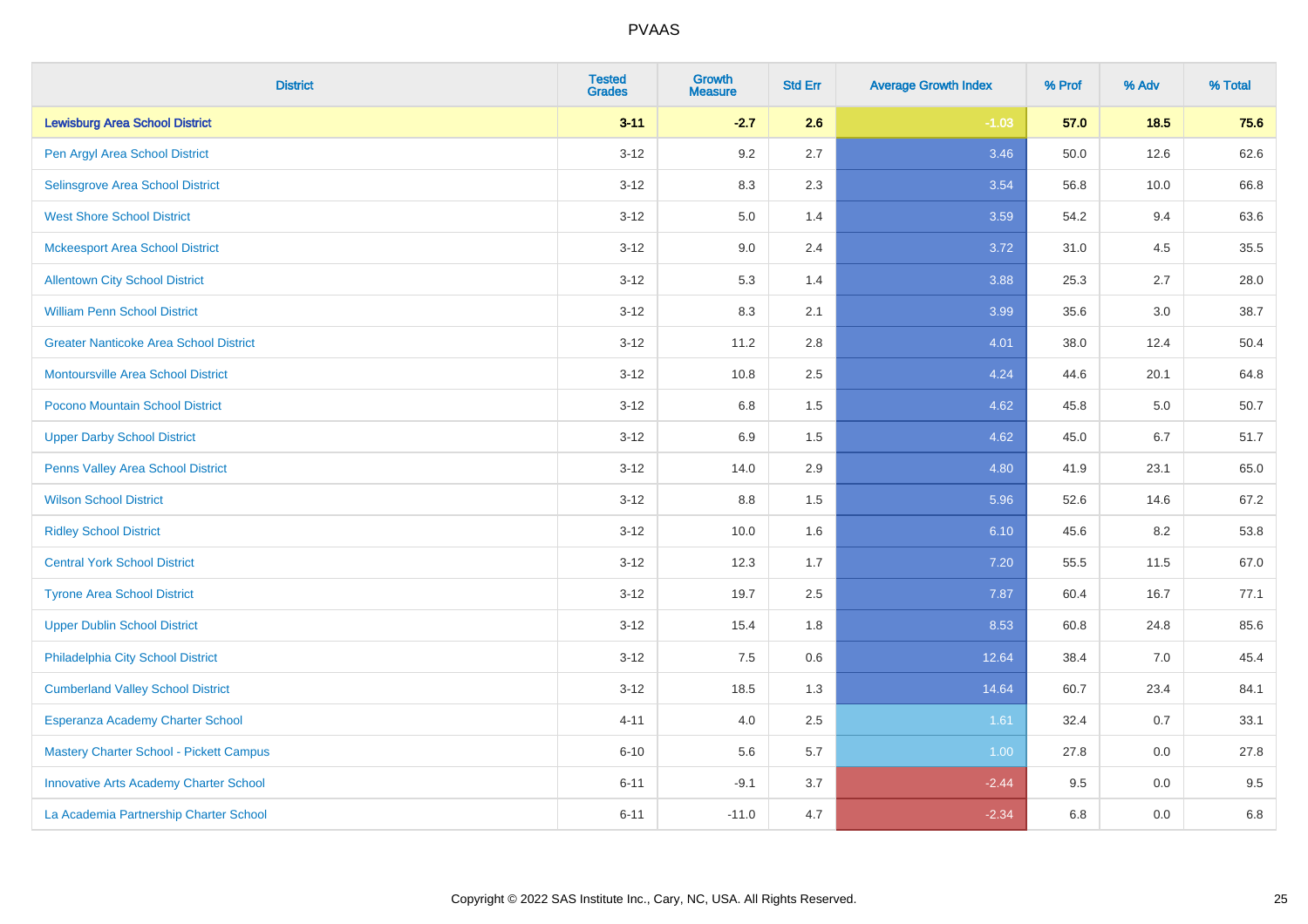| <b>District</b>                                                       | <b>Tested</b><br><b>Grades</b> | Growth<br><b>Measure</b> | <b>Std Err</b> | <b>Average Growth Index</b> | % Prof | % Adv | % Total |
|-----------------------------------------------------------------------|--------------------------------|--------------------------|----------------|-----------------------------|--------|-------|---------|
| <b>Lewisburg Area School District</b>                                 | $3 - 11$                       | $-2.7$                   | 2.6            | $-1.03$                     | 57.0   | 18.5  | 75.6    |
| Perseus House Charter School Of Excellence                            | $6 - 11$                       | $-5.2$                   | 3.0            | $-1.72$                     | 16.5   | 0.0   | 16.5    |
| Urban Pathways 6-12 Charter School                                    | $6 - 11$                       | 4.8                      | 6.4            | 0.75                        | 28.6   | 0.0   | 28.6    |
| Center For Student Learning Charter School At Pennsbury               | $6 - 12$                       | $-2.9$                   | 6.1            | $-0.47$                     | 42.9   | 0.0   | 42.9    |
| Dr Robert Ketterer Charter School Inc                                 | $6 - 12$                       | 10.1                     | 5.0            | 2.04                        | 14.9   | 0.4   | 15.3    |
| 21st Century Cyber Charter School                                     | $6 - 12$                       | 5.7                      | 2.3            | 2.50                        | 56.7   | 8.3   | 65.0    |
| Mastery Charter School - Gratz Campus                                 | $7 - 10$                       | $-23.9$                  | 4.5            | $-5.29$                     | 2.9    | 0.0   | 2.9     |
| Mastery Charter School - Shoemaker Campus                             | $7 - 10$                       | 4.1                      | 3.0            | 1.34                        | 20.9   | 3.3   | 24.2    |
| <b>Achievement House Charter School</b>                               | $7 - 11$                       | $-0.7$                   | 4.0            | $-0.17$                     | 32.5   | 2.6   | 35.1    |
| <b>Mastery Charter High School-Lenfest Campus</b>                     | $7 - 11$                       | 2.5                      | 5.7            | 0.43                        | 40.0   | 0.0   | 40.0    |
| <b>Lincoln Park Performing Arts Charter School</b>                    | $7 - 11$                       | 3.6                      | 2.5            | 1.42                        | 59.6   | 14.7  | 74.3    |
| The New Academy Charter School                                        | $8 - 11$                       | $-10.4$                  | 5.2            | $-2.00$                     | 0.0    | 0.0   | 0.0     |
| <b>West Side CTC</b>                                                  | $9 - 10$                       | $-37.4$                  | 4.3            | $-8.64$                     | 8.8    | 0.0   | 8.8     |
| <b>Bucks County Technical High School</b>                             | $9 - 10$                       | $-12.0$                  | 2.5            | $-4.84$                     | 35.9   | 3.2   | 39.2    |
| <b>Columbia-Montour AVTS</b>                                          | $9 - 10$                       | $-12.5$                  | 3.0            | $-4.16$                     | 22.3   | 0.6   | 22.9    |
| Preparatory Charter School Of Mathematics, Science, Tech, And Careers | $9 - 10$                       | $-4.0$                   | 2.5            | $-1.59$                     | 15.0   | 0.0   | 15.0    |
| <b>Westinghouse Arts Academy Charter School</b>                       | $9 - 10$                       | $-0.7$                   | 3.6            | $-0.19$                     | 59.2   | 8.4   | 67.6    |
| <b>KIPP Dubois Charter School</b>                                     | $9 - 10$                       | 4.7                      | 3.3            | 1.40                        | 31.0   | 1.4   | 32.4    |
| Lehigh Valley Charter High School For The Arts                        | $9 - 10$                       | 7.3                      | 2.6            | 2.82                        | 62.3   | 18.2  | 80.5    |
| <b>Dauphin County Technical School</b>                                | $9 - 11$                       | $-45.5$                  | 2.6            | $-17.72$                    | 14.4   | 2.5   | 16.9    |
| Jefferson County-Dubois AVTS                                          | $9 - 11$                       | $-16.2$                  | 3.9            | $-4.16$                     | 23.0   | 0.0   | 23.0    |
| <b>Universal Audenried Charter School</b>                             | $9 - 11$                       | $-5.8$                   | 2.4            | $-2.40$                     | 14.6   | 0.0   | 14.6    |
| <b>Carbon Career &amp; Technical Institute</b>                        | $9 - 11$                       | $-5.7$                   | 3.6            | $-1.59$                     | 34.5   | 1.2   | 35.7    |